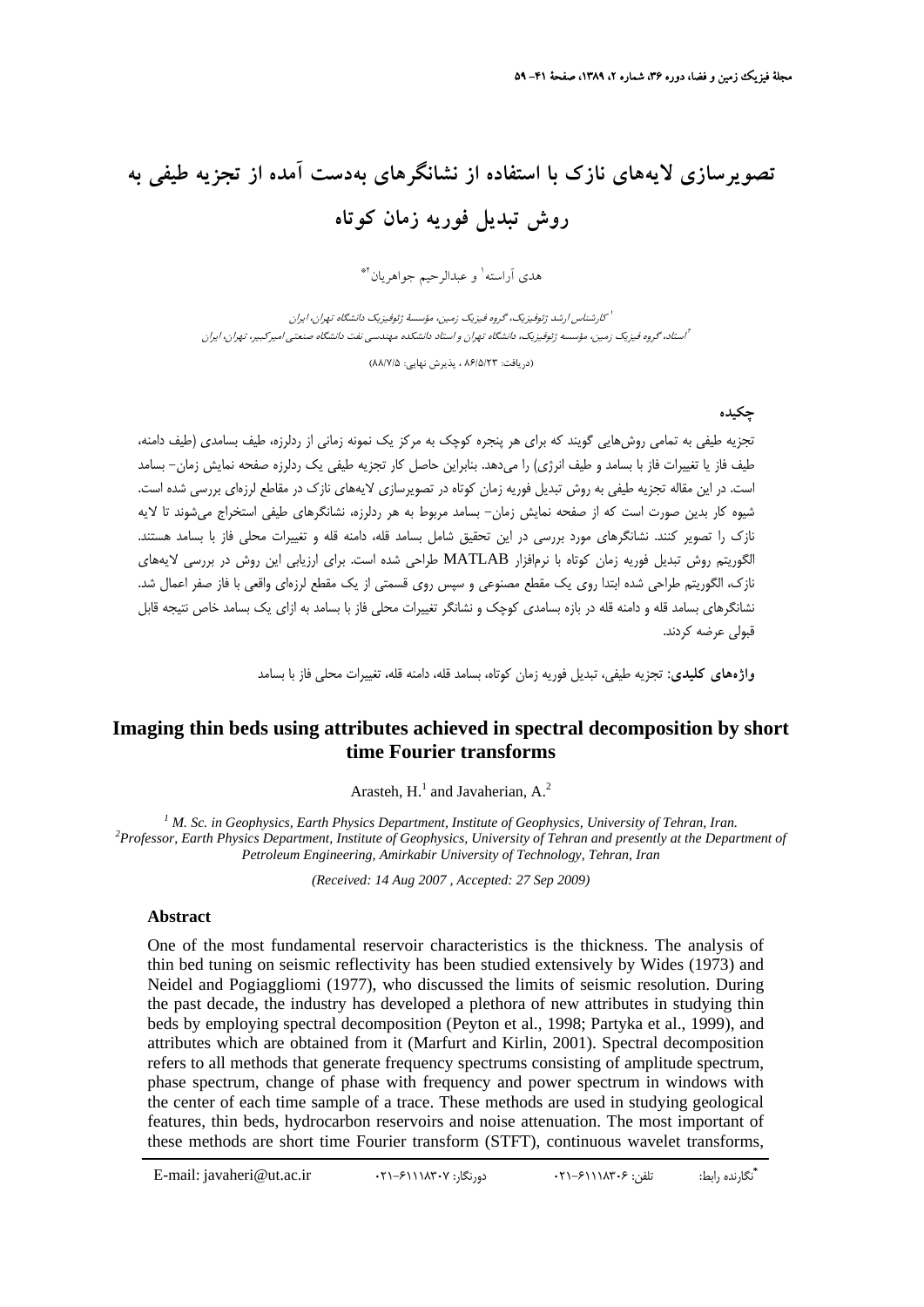S-transform, Wigner-Ville distribution and matching pursuit decomposition. The result of a trace spectral decomposition is a time-frequency map.

In this paper, the STFT method is applied for imaging thin beds in 2D seismic sections. In this method, a short time window with constant size is multiplied by a trace for each of its time samples of it then Fourier transform is applied on it. So, there is a local frequency spectrum for each time sample. The main factor of this method to be considered is the effect of the existence of two boundaries of a thin layer inside a time window. This affects local frequency spectrum and changes it so that by choosing some quantities of local spectrum as attributes it is possible to image the thin bed. The spectral attributes that are studied are the peak frequency, peak amplitude and change of phase with frequency. Detectable layers are related to the size of the time window. In this paper, frequency spectrums of a bed response and their reflection with minimum and zero phase wavelets are considered. Then, the effect of changing of thickness on frequency spectrums is studied. For controlling the main factor of this method, STFT algorithm is applied on a synthetic seismic section. It is shown that with the peak frequency and the peak amplitude obtained from a small portion of each local amplitude spectrum, and local change of phase with frequency in a particular frequency a good conclusion can be obtained. After that the STFT algorithm is applied on a part of a real seismic section and the place of layers with thickness up to 10 ms, between 10 to 18 ms and more than 18 ms are defined. It should be noted that the main idea of detecting thin beds on seismic sections is deference of frequency spectrum of a bed and a boundary. It is necessary to use more than one attribute for achieving more accurate results. It is shown that in particular frequency portions, thin beds are detected better. The minimum thickness that can be detected by this method depends on the frequency content of the seismic wavelet and the time sampling interval. It should be considered that applying STFT in more stages and less difference of size of windows in alternative stages increases accuracy of estimated thickness ranges.

#### **Key words:** Spectral decomposition, Short time Fourier transform, Peak frequency, Peak amplitude, Local change of phase with frequency

دهه گذشته، نشانگرهاي لرزهاي به مقدار زيادي در بهدست آوردن نشانگرهاي جديد پيشرفت كردهاند. در بررسي لايههاي نازك، اين پيشرفت شامل، تجزيه طيفي (پيتون و همكاران، 1998؛ پارتيكا و همكاران، 1999) و نشانگرهاي بهدست آمده از آن است (مارفورت و كرلين، 2001). در واقع از اولين پايهگذاران تجزيه طيفي، پارتيكا و همكارانش بودند كه در 1999 كاربرد تجزيه طيفي (spectral decomposition) به روش تبديل فوريه زمان روي را) short time Fourier transform, STFT) كوتاه دادههاي لرزهاي پس از برانبارش (stack post (معرفي

تحليل لايههاي نازك در حد تيونينگ (tuning (روي مقاطع لرزهاي بازتابي را وايدز (1973) و نيدل و پوگياگليومي (1977) بررسي و در خصوص محدوديتهاي تفكيك لرزهاي بحث كردهاند. ربرتسون و نگامي (1984) چگونگي استفاده از نشانگرهاي لرزهاي معرفي شده تنر و همكاران (1979) را در تصويركردن لايههاي نازك نشان دادند. بادين (1986) نشانگرهاي لحظهاي اصلي تنر و همكاران (1979) را تعديل كرد تا نشانگرهاي پاسخ را بهدست آورد كه ويژگيهاي موجك بازتاب يافته را در كل، متعادلتر بيان ميكنند. در طول

**1 مقدمه**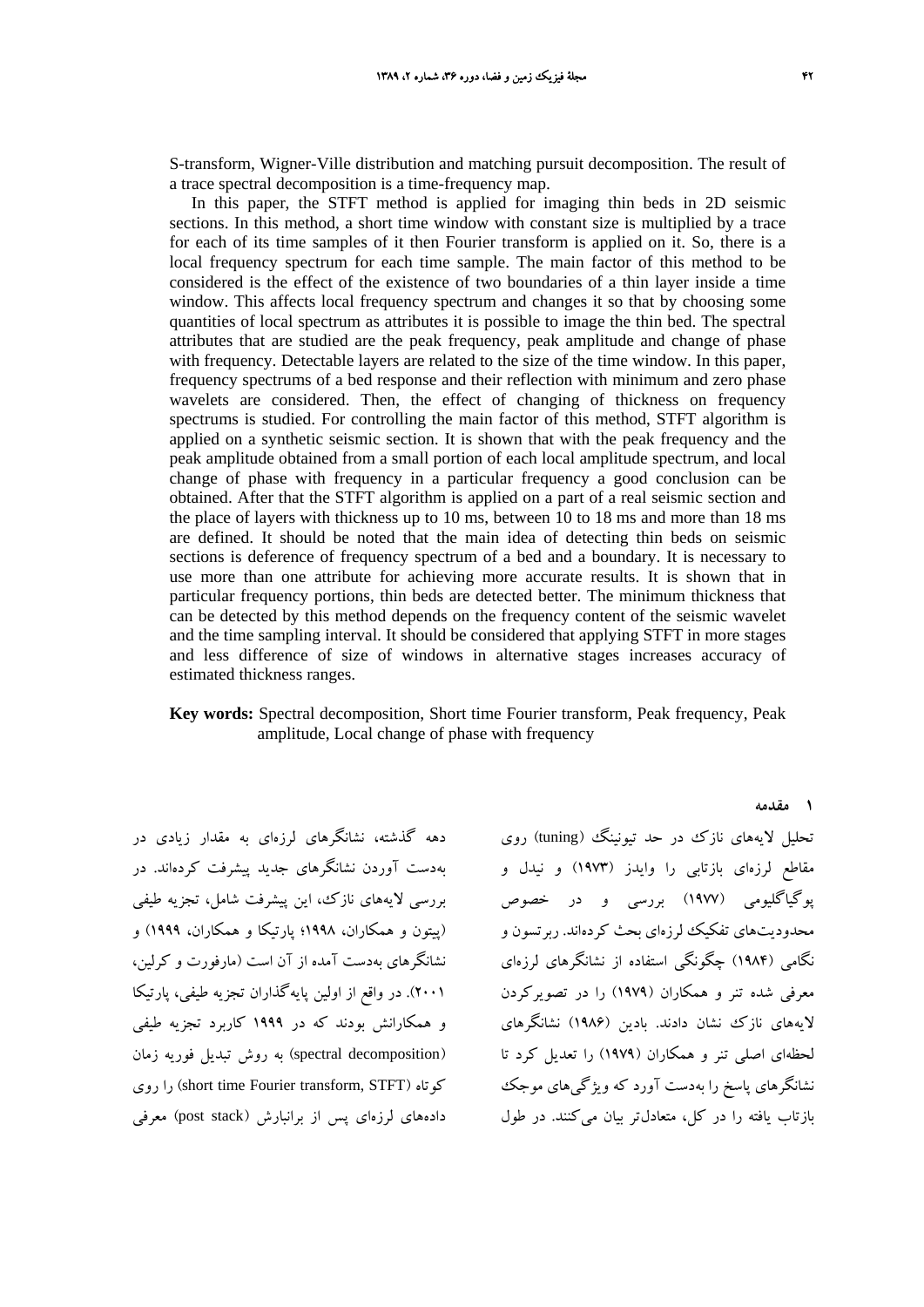كردند. تجزيه طيفي اين اجازه را به مفسر ميدهد كه اجزاي بسامدي گسسته پهناي باند لرزهاي (طيف بسامدي محلي) را در تفسير و درك جزئيات دقيق چينهشناسي زير زمين به كار برد (چپرا و مارفورت، 2006). نشانگرهاي مبتني بر طيف بسامد، با برجستهسازي رخسارههايي كه به سختي قابل تشخيصاند در تفسير دادههاي لرزهاي مفيد هستند. از آنجا كه اين نشانگرها از تحليل يك طيف كامل بسامدي بهدست ميآيند، كمتر از پاسخهاي بهدست آمده در يك بسامد مشخص (بسامد پاسخ يا بسامد لحظهاي) متاثراز نوفه ميشوند (هندرسن و همكاران، 2007).

ازآنجاكه لايههاي نازك در مقاطع لرزهاي بازتابي مرسوم تفكيك نميشوند، يكي از مهمترين اهداف در صنعت ايناست كه روشي به كار برده شود تا قدرت تشخيص آنها را بهبود بخشد. در اين راستا تجزيه طيفي يكي از ابزارهايي است كه ميتواند دستيابي به اين هدف را ممكن سازد. در اكتشاف لرزهاي، تجزيه طيفي به هر روشي كه تحليل زمان-بسامد پيوستهاي از ردلرزه (trace) فراهم ميآورد باز مي شود. بنابراين يك طيف بسامدي، خروجي هر پنجره به مركزيت هر نمونه زماني ردلرزه است (كاستاگنا و سان، 2006). روشهاي گوناگوني براي تجزيه طيفي وجود دارد كه عمدهترين آنها عبارتاند از تبديل فوريه زمان كوتاه ( time short Fourier transform, STFT) ، تبديل موجك پيوسته ،S تبديل ،)continuous wavelet transform, CWT) توزيع ويگنر- ويلي و تجزيه با تعقيب تطابق ( matching .(pursuit decomposition, MPD

در اين مقاله پس از مروري بر مباني روش STFT، ابتدا به خواص و مفاهيم منجر به استفاده از اين روش پرداخته ميشود. در اين راستا ابتدا پاسخ ضربه براي محيط دو لايهاي روي يك نيمفضا و سپس بازتاب براي اين محيط مورد بررسي قرار ميگيرد. پس از آن نشانگرهاي طيفي لايه نازك معرفي و روي مقطع لرزهاي مصنوعي

شامل چهار لايه افقي با ضخامتهاي متفاوت اعمال مي شوند.

**2 مباني روش STFT**

در محاسبات گسسته به شيوه پارتيكا و همكاران (1999)، يك پنجره زماني با تعداد 1+ N2 نمونه از داده لرزهاي که در آن،  $N \le n < +N$  و j شماره d,(t + n∆t) ردلرزه است، به اجزاي فوريه آن تجزيه ميشود. تبديل فوريه گسسته زمان كوتاه با رابطه (1) بيان ميشود (مارفورت و كرلين، 2001).

$$
w(f, t) = u(f, t) + iv(f, t)
$$
\n(1)

كه در آن،

$$
u(f,t) = \sum_{n=-N}^{+N} c(f,n\Delta t)d(t+n\Delta t),
$$
 (7)

$$
\upsilon(f,t)=\sum_{n=-N}^{+N}s(f,n\Delta t)d(t+n\Delta t),\qquad \qquad (\textbf{Y})
$$

$$
c(f, t) = m(t)\cos(2\pi ft), \tag{F}
$$

$$
s(f, t) = m(t)\sin(2\pi ft),\tag{2}
$$

كه در آنها،(t(m پنجره زماني است. طيفهاي و  $(f, t)$  نوارهاي باريكي را با بسامد مركزي  $c(f, t)$ f تشكيل ميدهند كه طولشان با طول پنجره تحليل زماني تعيين مي شود. The  $m(t)$ 

**3 پاسخ ضربه محيط دو لايهاي روي يك نيمفضا** شكل 1 مقطعي شامل دو لايه روي يك نيمفضا را نشان ميدهد كه در آن بازتابهاي حاصل از مرزهاي بالايي و پاييني لايه دوم مدِنظر است. پاسخ ضربه يا تابع گرين مرزهای بالا و پايين يک لايه در حوزه زمان (g(t) ،مطابق رابطه (6) است (مارفورت و كرلين، 2001).  $g(t, \theta) = r_1(\theta) \delta(t - t_1) + r_2(\theta) \delta(t - t_1 - T)$  $(9)$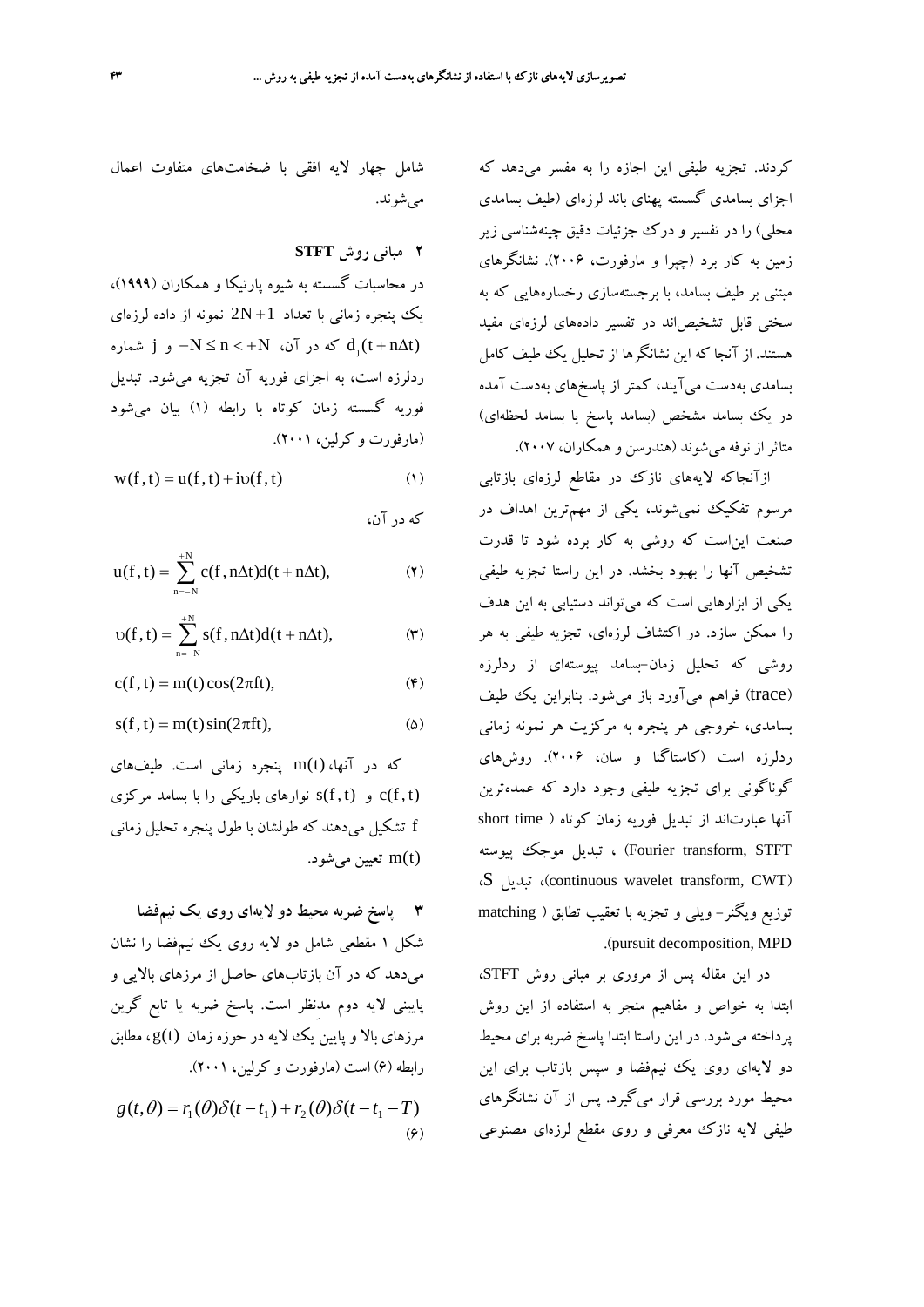$r_{i}(\theta)$  كه در آن،  $r_{i}(\theta)$  ضريب بازتاب وابسته به زاويه تابش از مرز بالايي لايه دوم،  $r_{\rm b}(\theta)$  ضريب بازتاب وابسته به زاويه تابش از مرز پاييني لايه دوم، t<sub>i</sub> زمان رفت و برگشت تا مرز بالايي لايه دوم،  $t_2$  زمان رفت و برگشت از مرز پاييني لايه دوم، 1+ $t_2 - t_1$  ضخامت زماني رفت و برگشت لايه نازك مدِنظر و (t(δ تابع دلتاي ديراك است. پاسخ ضربه مرزهاي بالا و پايين يك لايه در حوزه بسامد (T, f(G از رابطه (7) بهدست ميآيد (مارفورت و كرلين، 2001).

 $G(f, T) = r_1(\theta) \exp(-i2\pi ft_1) + r_2(\theta) \exp[-i2\pi f(t_1 + T)]$  $(V)$ 

كه در آن، f بسامد زماني برحسب هرتز و T ضخامت زماني دوطرفه لايه است.

**1-3 طيف دامنه** طيف دامنه سري زماني مورد بررسي با توجه به رابطه (7) به صورت زيرتعريف ميشود (ليو و مارفورت، 2006):  $|G(f, T)| = \left[ r_1^2(\theta) + r_2^2(\theta) + 2r_1(\theta)r_2(\theta)\cos(2\pi f T) \right]^{\frac{1}{2}}$  $(\Lambda)$ 

براي اطمينان از كار برنامـه تـدوين شـده در نـرمافـزار MATLAB، طيف دامنه پاسخ ضربه مرزهاي بالا و پـايين لايهاي با ضرايب بازتاب 1ر+0 و 1ر-0 از مرزهـاي بـالا و پــايين بــراي ســه ضــخامت زمــاني دوطرفــه ،10 20 و 30

ميليثانيه در محدوده بسامدي صفر تا 300 هرتـز در شـكل 2 رسم شده است. اين شكل ارتباط بين طيف دامنـه پا سـخ ضربه مرزهاي بالا و پـايين يـك لايـه بـا ضـخامت زمـاني دوطرفه آن را مشـخص مـي كنـد. در ايـن شـكل ملاحظـه ميشود كه طيف دامنه پاسخ ضـربه مرزهـاي بـالا و پـايين يك لايه به صورت توالي از شكاف ها و قلهها است كه بـا افزايش ضخامت لايه، تعداد قله ها يا شـكافهـاي موجـود در يك محدوده بسامدي افزايش يافتـه و در نتيجـه مقـدار بسامدها در محل هر قله يا شكاف كاهش مي يابد. بهمنظور توضيح بيشتر، ملاحظه ميشود در اين شكل، طيـف دامنـه پاسخ ضربه دو مرز از يك لايه در محدوده بسامدي صـفر تا 300 هرتز براي ضخامت زماني دو طرفـه 10 ميلـي ثانيـه شامل سه قله بسامدي در بسامدهاي ،50 150 و 250 هرتـز است. درحالي كه اين طيف براي لايهاي با ضخامت زمـاني دوطرفه 20 ميلـيثانيـه در همـين محـدوده بسـامدي شـامل شش قله است كه مثلا بسامد در محل اولين قله برابر بـا 25 هرتز است كه نصف بسامد در محـل اولـين قلـه در طيـف دامنه براي لايه بـا ضـخامت زمـاني دوطرفـه 10 ميلـيثانيـه است. اين شكل نشان ميدهد كه ضخامت زمـاني دوطرفـه لايه، متناسب با عكس دوره بسامدي هر شكاف يـا قلـه در طيف دامنه برحسب هرتز است و بـا  $T$ / $\Gamma$  تعريـف مي شود كه در آن، p, دوره بسامدي تكرار شكاف هـا يـا قلهها در طيف دامنه، و T ضـخامت زمـاني دوطرفـه لايـه برحسب ثانيه است.

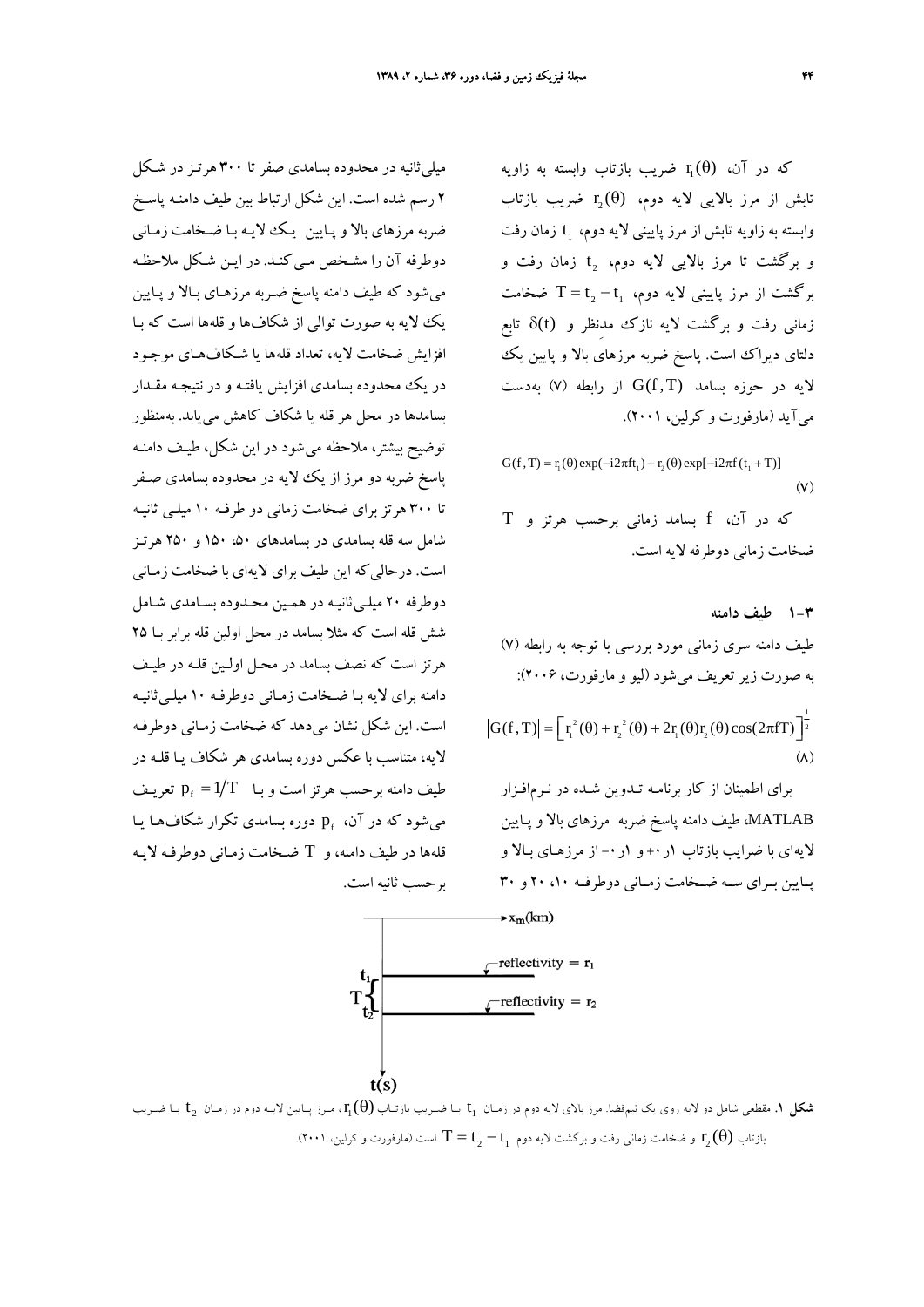

**شكل .2** طيف دامنه پاسخ ضربه دو مرز از يك لايه با ضرايب بازتاب 1ر+0 و 1ر-0 از مرزهاي بالا و پـايين بـراي سـه ضـخامت زمـاني دوطرفـه ،10 20 و 30 ميليثانيه در محدوده بسامدي صفر تا 300 هرتز (براي نمونه دوره بسامدي تكرار شكاف در ضخامت زماني دوطرفه 10 ميليثانيـه، برابـر بـا 100 هرتـز است) (آراسته، 1386).

بهمنظور بهتر روشن شدن ارتباط بسامد در محل قلهها و شكافها با ضخامت زماني دوطرفه لايه، در شكلهاي -3الف و -3ب بهترتيب طيف دامنه براي حالتهاي و  ${\rm r}_{\rm i} / {\rm r}_{\rm i} <$  برحسب حاصل ضرب بسامد در  ${\rm r}_{\rm i} / {\rm r}_{\rm i} > 0$ ضخامت زمانی دوطرفه لايه رسم شدهاند. شكل ۳-الف نشان مي دهد براي  $n = 0, 1, 2, ...$  دامنههاي با كمترين

مقدار در بسامدهای  $f = (n + 1/2)/T$  و دامنههای با بيشترين مقدار در بسامدهای  $f = n/T$  رخ میدهند. شكل ٣-ب نشان مي دهد براي  $n = 0,1,2,...$  دامنههاي با كمترين مقدار در بسامدهاي  $f = n/T$  و دامنههاي با بيشترين مقدار در بسامدهای f =  $(n+1/2)/T$  رخ مي دهند.



r r) الـف) آبـي <sup>5</sup>ر+0 <sup>و</sup> سـبز <sup>7</sup>ر،+0 2 1 **شكل .3** طيف دامنه پاسخ ضربه دو مرز از يك لايه بهمنزلة تابعي از بسامد نرمال شده fT براي نسبتهـاي متفـاوت سرخ •ر (+، نيلي .ر٢+، و (ب) آبي ٥ر •– و سبز ٧ر •– ، سرخ •ر ١– ، نيلي .ر٢– .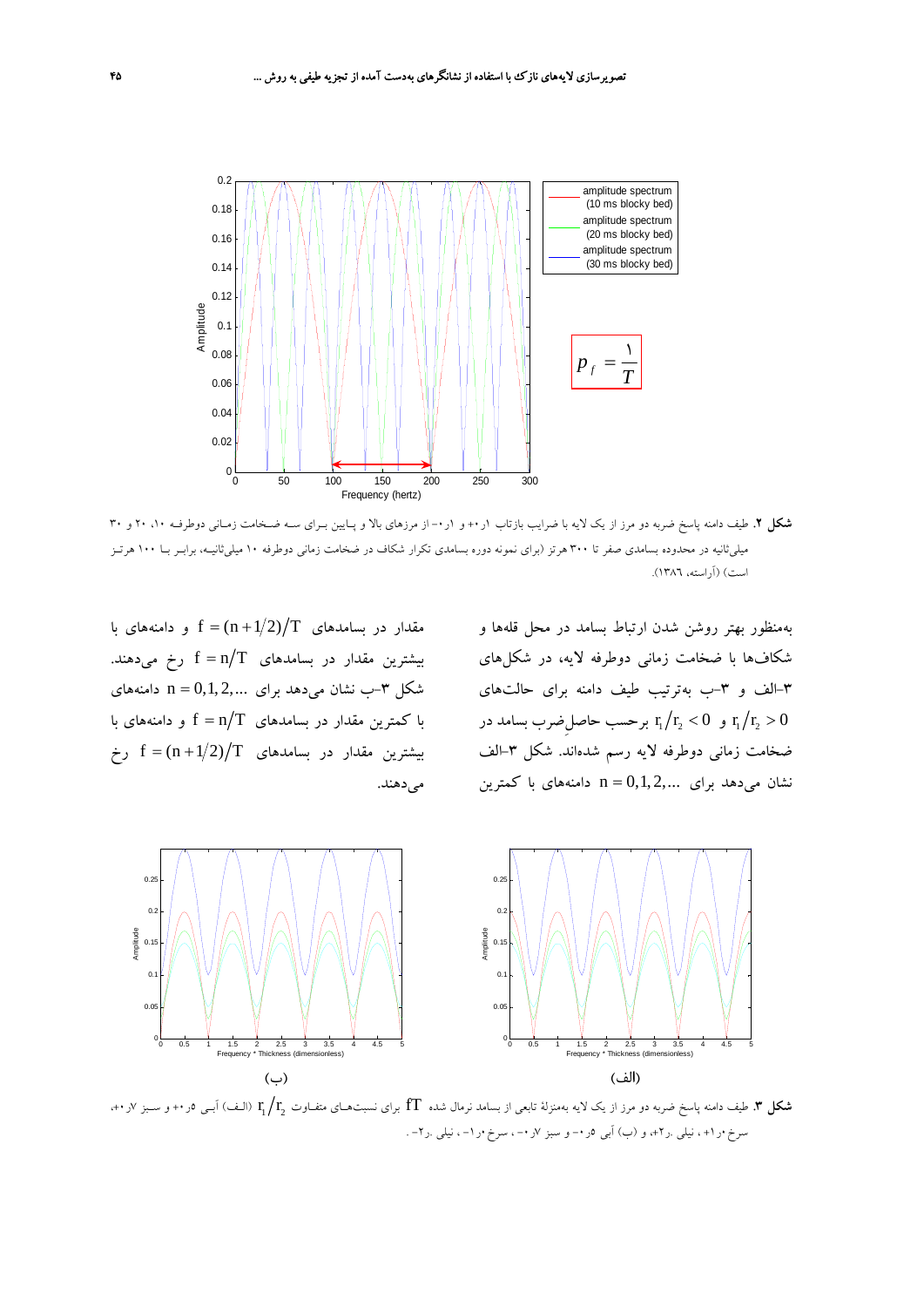$\partial f$   $2r_1(\theta)r_2(\theta)\cos(2\pi fT) + r_1^2(\theta) + r_2^2(\theta)$  $\partial \phi(f, T) = -2\pi T$ برای حالت  $\rm r_{\rm i}$  /  $\rm r_{\rm i}$  / بيشترين مقدار تغييرات فاز با بسامد در محل بسامدهای  $f = (n + 1/2)/T$  و كمترين مقدار تغييرات فاز با بسامد در محل بسامدهاي رخ ميدهند. درحاليكه براي حالت  $f = n/T$ مقادير بيشينه تغييرات فاز با بسامد در  $r_{\rm i}/r_{\rm i} \le -1$ و مقادير كمينه آن در  $f = (n + 1/2)/T$  رخ f  $f = n/T$ داده و منفياند.

**4 بازتاب از مرزهاي بالا و پايين يك لايه** يك ردلرزه از هماميخت موجك لرزهاي در ضرايب بازتاب يا پاسخ زمين حاصل ميشود. در يك پنجره زماني از ردلرزه، طيف دامنه از حاصلِضرب طيف دامنه موجك در طيف دامنه ضرايب بازتاب موجود در آن پنجره بهدست ميآيد. اگر پنجره زماني به قدري كوچك باشد كه تنها يك بازتاب را در برگيرد، طيف دامنه در اين پنجره شبيه به طيف دامنه موجك ورودي است (طيف دامنه يك تابع ضربه DC است)، حال اگر مرز بالا و مرز پايين يك لايه در يك پنجره قرار گيرند، طيف دامنه آن، حاصلِضرب طيف دامنه موجك در طيف دامنه پاسخ ضربه مرزهاي بالا و پايين يك لايه است كه در بخش قبل بررسي شد. بنابراين شكل آن متاثر از شكل طيف دامنه پاسخ ضربه مرزهاي بالا و پايين يك لايه است.



**2-3 طيف تغييرات فاز با بسامد** در تحقيقات طيف بسامدي پاسخ ضربه مرزهاي بالا و پايين يك لايه، همچنين ميتوان تغييرات فاز با بسامد را بررسي كرد (مارفورت و كرلين، 2001)؛ 2  $\frac{\partial \phi(f, T)}{\partial \phi(f, T)} = -2\pi T \frac{r_1(\theta)r_2(\theta)\cos(2\pi f T) + r_2^{2}(\theta)}{2\pi f T}$  $2(0) \cdot 2$ 

كه در آن، (T,f(φ فاز متناسب با بسامد f و ضخامت زماني رفت و برگشت T است. براي روشن شدن ارتباط بسامد در محل قلهها و شكافها با ضخامت زماني دوطرفه لايه، در شكلهاي -4الف و -4ب به ترتيب طيف تغييرات فاز با بسامد برحسب حاصلِضرب بسامد در ضخامت زمانی دوطرفه لایه برای  $r_1/r_2 > 0$  و محاسبه و رسم شدهاند. شكل ۴–الف نشان  $\mathbf{r_1}/\mathbf{r_2} < 0$  $n = 0, 1, 2,...$  ، در  $0 < r_1/r_2 < 1$  میدهد برای حالت بيشترين مقدار تغييرات فاز با بسامد، در بسامدهاي و كمترين مقدار تغييرات فاز با بسامد، در  ${\rm f}={\rm n}/{\rm T}$ بسامدهاي  $f = (n + 1/2)/T$  رخ مي دهند. درحالي كه برای حالت  $r_1/r_2 \geq 1$  بيشترين مقدار تغييرات فاز با بسامد در  $f = (n + 1/2)/T$  و كمترين مقدار تغييرات فـاز با بسامد در  $\rm f = n/T$  رخ میدهند و مقدارشان منفی است. همچنين شكل -4ب نشان ميدهد



r r) الـف) آبـي 2 1 **شكل .4** طيف تغييرات فاز با بسامد براي پاسخ ضربه دو مرز از يك لايه بهمنزلة تابعي از بسامد نرمال شده fT براي نسبتهاي متفـاوت 1ر+و سبز ۰و+، سرخ ۶۲ر+، نيلي .ر٢+، و (ب) آبي ١ر٠- و سبز ٥ر٠-، سرخ ۶۳ر١-، نيلي .ر٢.

 $(9)$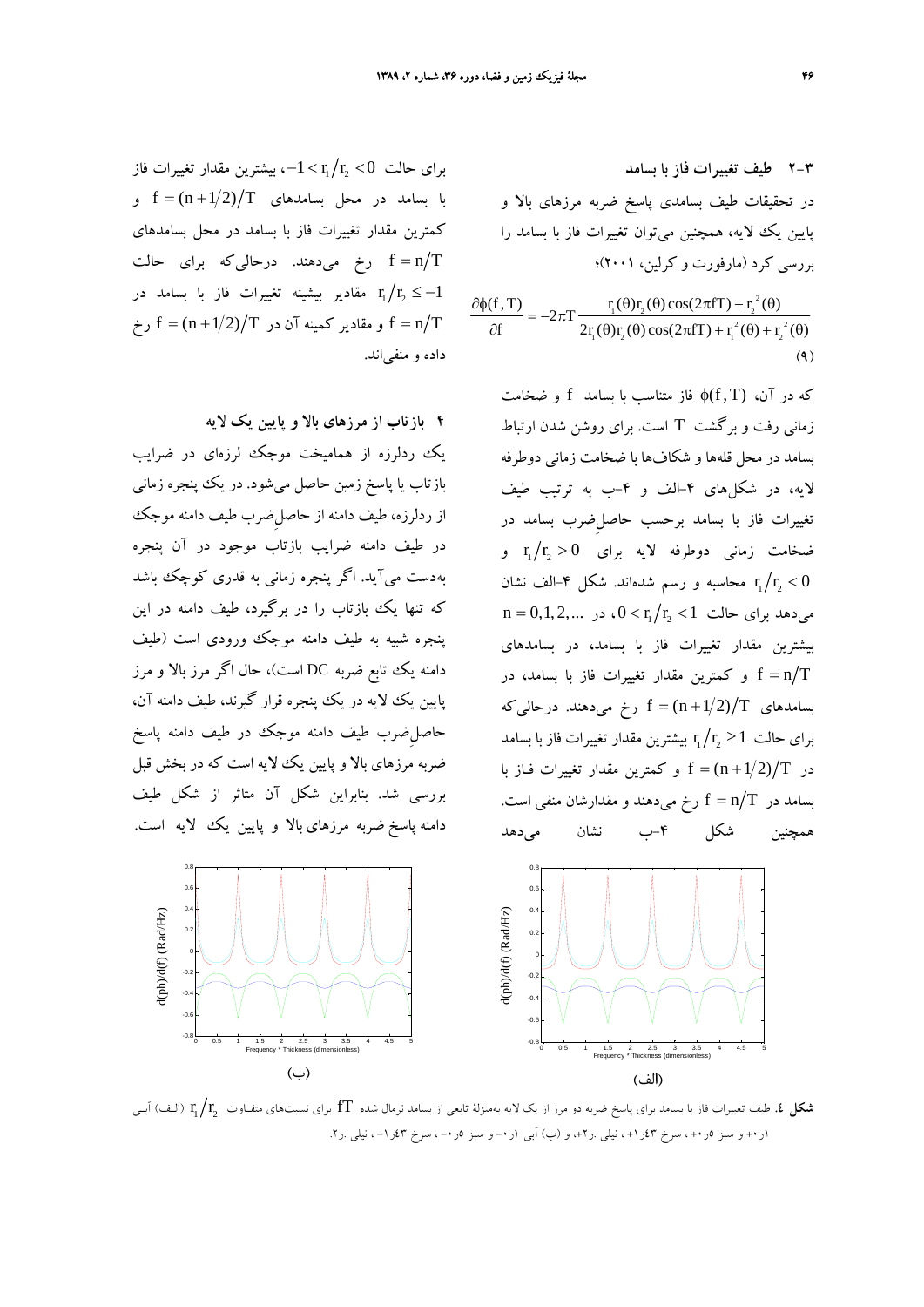(بدون تداخل) هنوز بسامد قله متفاوت از بسامد غالب موجك ورودي است، گرچه تعداد قلهها و شكافها در طيف دامنه به علت افزايش ضخامت بيشتر شدهاند (شكلهاي -6ح و -7ح). بنابراين تداخل عامل ايجاد تفاوت در طيف محلي نيست، بلكه حضور دو مرز از يك لايه در يك پنجره است كه اين تفاوت در طيـف محلي را ايجاد ميكند. ازاين رو ملاك تشخيص يك لايه انتخاب پنجره با طولي است كه كل لايه را دربرگيرد. 3) رابطه بين مقدار بسامدها در محل قلهها و شكافهاي طيفي با ضخامت زماني دوطرفه لايه، به سادگي رابطه آنها در طيف دامنه پاسخ ضربه مرزهاي بالا و پايين يك لايه نيست. دليل آن تاثير طيف دامنه موجك ورودي است كه در طيف دامنه پاسخ ضربه لايه ضرب ميشود. 4) در ضخامتهاي بسيار كم، طيف دامنه بازتابهاي مربوط به مرزهاي بالا و پايين يك لايه، تنها شامل يك قله طيفي است، بنابراين دوره تناوب دو قله يا شكـاف طيفي در آن مشــخص نميشود (شكلهاي -6ب و -7ب). در ضخامتهاي بيشتر نيز دوره تناوب بين شكافها و قلههاي متوالي رابطه دقيقي با ضخامت زماني لايه (همچون پاسخ ضربه مرزهاي بالا و پايين يك لايه) ندارد كه دليلش همان اثر طيف دامنه موجك ورودي (هماميخت شده) است. درهرحال اينكه بتوان در مواردي بهطور تقريبي از اين ويژگيها در تعيين ضخامت لايه نازك استفاده كرد، مفيد است.

در مورد تغييرات فاز با بسامد (مشتق فاز نسبت به بسامد) ميتوان گفت؛ در يك پنجره زماني از ردلرزه، طيف تغييرات فاز با بسامد، از حاصلِجمع طيف تغييرات فاز با بسامد موجك و طيف تغييرات فاز با بسامد ضرايب بازتـاب موجود در آن پنجره بهدست ميآيد. بنابـراين تحت تاثير طيف تغييرات فاز با بسامد موجك ورودي قرار ميگيرد. ازاينرو در حالتي كه دو بازتاب در محدوده پنجره قرار گيرند، طيف محلي تغييرات فاز با

شكل ۵–الف، ردلرزهاي شامل يك بازتاب را نشان ميدهد كه حاصل هماميخت يك موجك 25 هرتز با فاز حداقل در ضربت بازتاب برابر با ۱ر ++است. شكل ۵–ب طيف دامنه اين ردلرزه را نشان ميدهد. ملاحظه ميشود كه مقدار بسامد غالب (قله) برابر با 25 هرتز است كه همان بسامد غالب موجك ورودي است. در شكلهاي 6 و 7 طيف دامنه براي ردلرزههايي شامل لايهاي به ترتيب با نسبت ضـرايب بازتاب برابر با ٢+ و ٢-، با ضخامتهاي به ترتيب ۵، ۱۵، ۳۰ و ۵۵ ميلي ثانيه نشان داده شدهاند. شايان ذكر است ردلرزه شكل -6الف ازآنرو بسيار شبيه به شكل ۵–الف است كه ضخامت لايه بسيار كم و نسبت ضرايب بازتاب نيز مثبت است. بنابراين طبيعي است كه قرارگيري تقريبي دو موجك با قطبيدگي يكسان در شكل -6الف روي يكديگر شكلي تقريبا شبيه به موجك شكل -5الف ولي با دامنه بيشتر بدهد. در اين شـكلها چند نكته واضحاند كه عبارتاند از؛ 1) طيف دامنه بازتابهاي مربوط به مرزهاي بالا و پايين يك لايه متفاوت از طيف دامنه يك موجك است. در نتيجه بسامدي كه بيشترين مقدار را در طيف دامنه بازتابهاي مربوط به مرزهاي بالا و پايين يك لايه دارد (بسامد قله) در بسياري موارد، متفاوت از بسامد غالب موجك ورودي (يا يك مرز از لايه) است. اين تفاوت منجر بـه اين ميشود كه بتوان از اين كميت در تشخيص لايه نازك استـفاده كرد. بهطوريكه در محلي كه در مقدار اين كميت نسبـت به ساير قسمتهاي مقطع تفاوت مشاهده ميشود، لايههايي قرار دارند كه ضخامتشان به گونهاي است كه درون پنجره زماني به كار رفته قرار ميگيرند. دامنه مربوط به بسامد قله، در محـل لايهاي با نسبت ضرايب بازتاب معين، درصورتيكه تغيير ضخامت آن در پنجره تحليل زماني كم باشد مقدار نسبتا يكسان و متفاوتي از ساير قسمتها ميدهد. در اين مقاله، از اين ويژگيها در تصويركردن لايههاي نازك استفاده شده است. 2) براي لايه غير نازك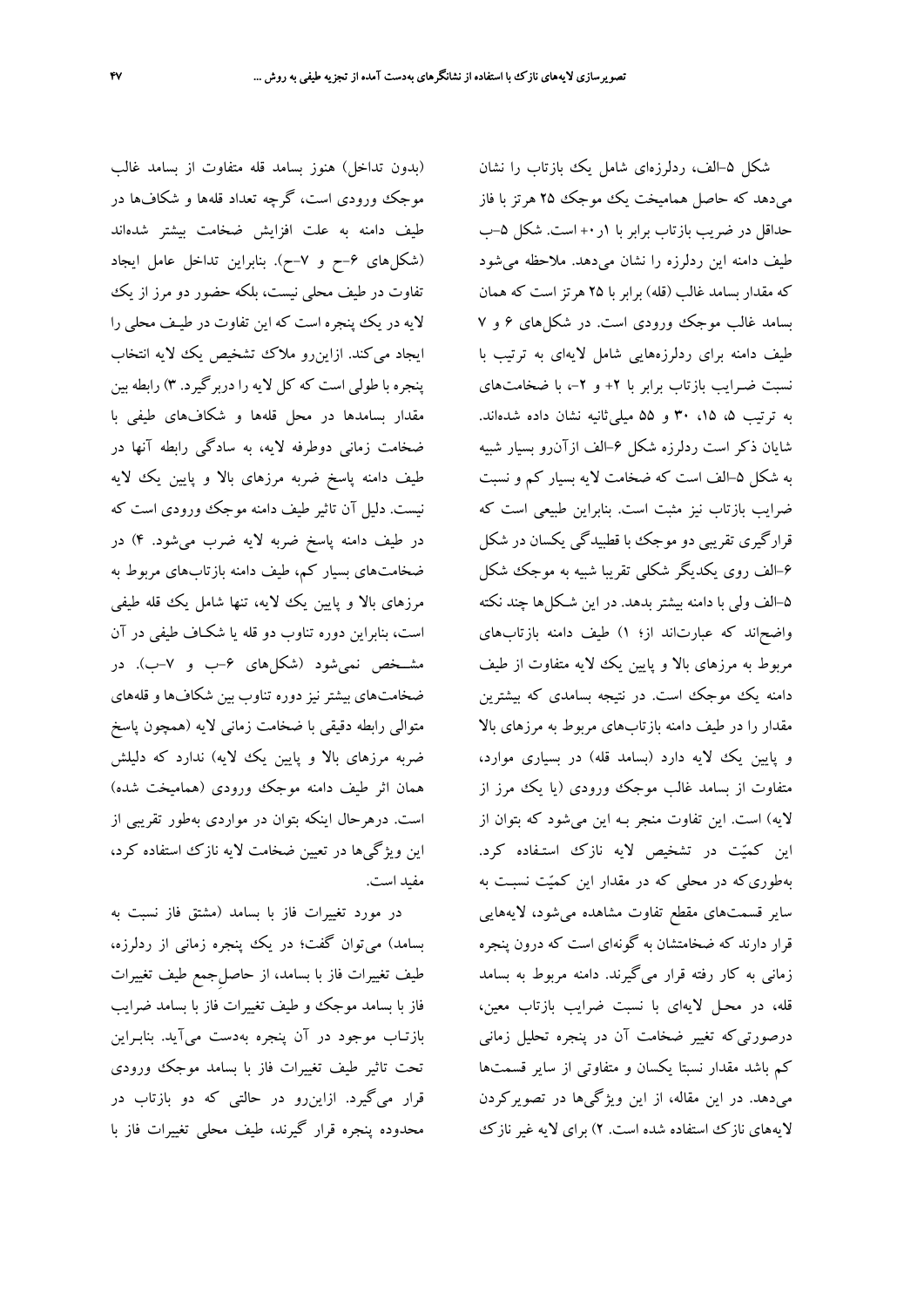پنجره زماني قرار گرفته است و حالتي كه يك لايه با ضخامت 30 ميليثانيه و نسبت ضرايب بازتاب -2 در محدوده اين پنجره قرار گرفته رسم شده است. با توجه به شكل طيف تغييرات فاز با بسامد پاسخ ضربه مرزهاي بالا و پايين يك لايه كه با طيف تغييرات فاز با بسامد موجك ورودي جمع ميشود، ملاحظه ميشود كه طيفهاي نشان داده شده در اين دو شكل با يكديگر متفاوتاند و به ازاي برخي مقادير از بسامد، اين تفاوت بيشتراست.

بسامد حاصل، متفاوت از حالتي اسـت كه فقط يك بازتاب در پنجره قرار گيرد. از اين خاصيت ميتوان استفاده كرد و با زدن برشهاي تك بسامد از صفحه نمايش زمان-بسامد مربوط به هر ردلرزه در بسامدهاي مناسب، محل لايه نازك با حداكثر ضخامتي را كه در محدوده پنجره زماني منتخب قرار ميگيرد، تشخيص داد. براي موجك با فاز حداقل، در شكلهاي ٨- الف و ٨- ب طيف تغييرات فاز با بسامد به ترتيب براي حالتي كه فقط يك بازتاب متشكل از موجك 25 هرتز با فاز حداقل در





**شكل .5** (الف) ردلرزهي شامل يك بازتاب كه حاصل هماميخت يك موجك 25 هرتز با فاز حداقل در ضريب بازتاب برابر با 1ر+0 است، (ب) طيف دامنه آن.



**شكل .6** الف، ج، ه، ز- ردلرزههاي شامل لايهاي با ضخامت زماني دو طرفه به ترتيب ،5 ،15 30 و 55 ميليثانيه با نسبت ضرايب بازتاب برابـر بـا ،+2 ب، د، و، ح- به ترتيب طيف دامنه ردلرزههاي الف، ج، ه، ز. موجك 25 هرتز با فاز حداقل شكل -5 الف است (قرارگيري تقريبي دو موجك با قطبيدگي يكسـان در شكل ٦-الف روى يكديگر شكلي را تقريبا شبيه به موجك شكل ٥-الف ولي با دامنه بيشتر ميدهد).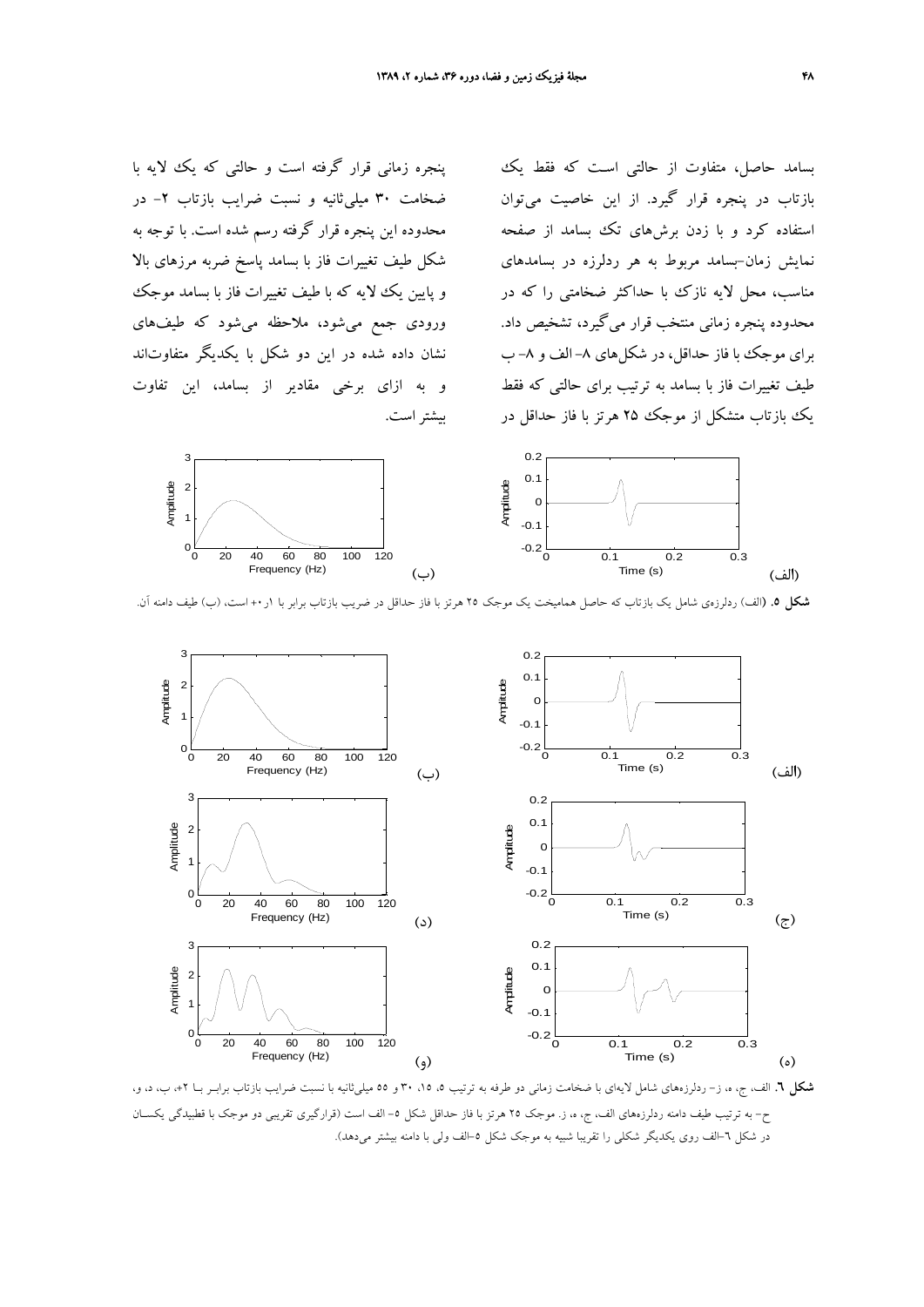

**شكل V.** (الف، ج، ه، ز) ردلرزههاي شامل لايهاي با ضخامت زماني دوطرفه به ترتيب ۵، ۱۵، ۳۰ و ۵۵ ميليءثانيه با نسبت ضرايب بازتاب برابـر بــا ۲-، (ب، د، و، ح) به ترتيب طيف دامنه ردلرزههاي الف، ج، ه، ز. موجک ٢٥ هرتز با فاز حداقل شکل ٥– الف است.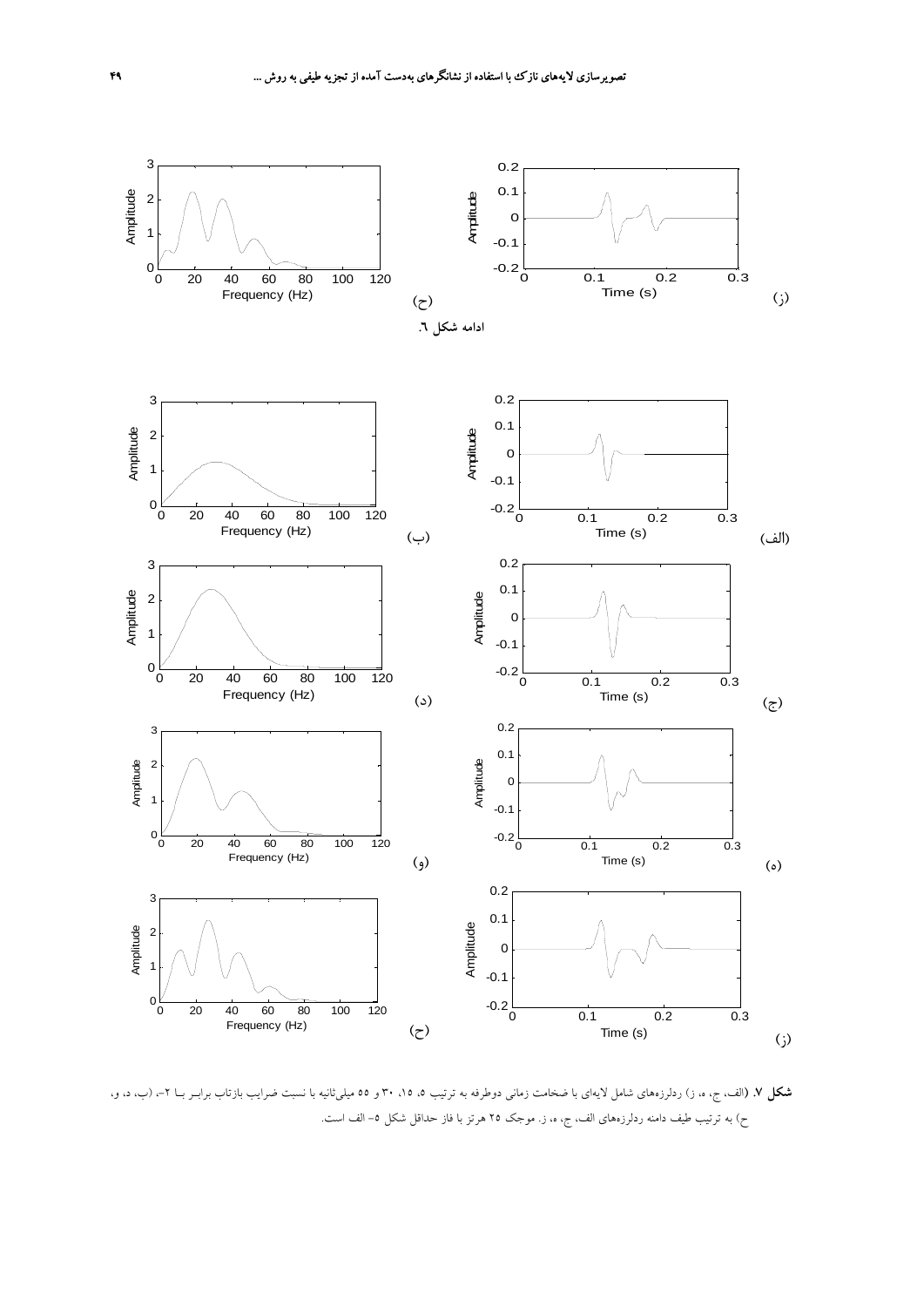

### **5 نشانگرهاي طيفي لايه نازك**

حاصل اعمال تجزيه طيفي روي يك ردلرزه، صفحه نمايش زمان- بسامد است. بنابراين براي يك مقطع لرزهاي دوبعدي پس از اعمال تجزيه طيفي، مكعبي از دادهها در سهبعد زمان، بسامد و مسافت (شماره ردلرزه) بهدست ميآيد. در بخشهاي قبل نشان داده شد كه طيف بسامدي در پنجرهاي شامل يك لايه، متفاوت از طيف بسامدي در پنجرهاي شامل يك موجك تنها (يك مرز از لايه) و يا يك پنجره بزرگ از ردلرزه است. بنابراين با استخراج كميتي از صفحه زمان- بسامد مربوط به هر ردلرزه در همه لحظـهها (نمونههاي زماني) بهمنزلة نشانگر، شايد بتوان حضور لايه نازك را با تغيير در آن كميت يا نشانگر در محل لايه نازك مشخص كرد.

يكي از مفيدترين و سادهترين نشانگرهاي لرزهاي بهدست آمده از مكعب تجزيه طيفي، بسامد قله است. بسامد قله يا مد، بسامدي است كه بيشترين دامنه را دارد و از طيف دامنه محلي بهدست آمده از رابطه (10) استخراج ميشود (مارفورت و كرلين، 2001).

$$
a_{j}(f, t) = \left[ u_{j}^{2}(f, t) + v_{j}^{2}(f, t) \right]^{\frac{1}{2}}
$$
 (1)

رابطه (10) براي ردلرزه j ام، طيف دامنه را در هر لحظه t ميدهد. لايههاي ضخيمتر ممكن است شامل چندين قله در طيف دامنهشان باشند كه بسامد قله روي يكي از اين قلهها ميافتد.

ازآنجاكه ممكن است در برخي قسمتها يك نشانگر در محل لايه نازك بيهنجاري نشان ندهد، استفاده از چندين نشانگر لازم است. از جمله ديگر نشانگرها، دامنه در محل قله طيف دامنه محلي است كه در اصطلاح دامنه قله ناميده ميشود. دامنه قله در ردلرزه j اُم در هر لحظه با رابطه (11) معرفي ميشود (مارفورت و كرلين، 2001).

$$
a_j^{\text{peak}}(t) = a_j(f^{\text{peak}}, t) \tag{11}
$$

نشانگر ديگري كـه از تحليـل زمـان - بسـامد مـيتـوان بهدست آورد، تغييرات محلي فـاز بـا بسـامد اسـت. مبنـاي استفاده از اين نشانگر اين است كه طيـف محلـي تغييـرات فاز با بسامد در پنجره زمـاني شـامل دو مـرز از يـك لايـه، متفاوت از طيف محلـي تغييـرات فـاز بـا بسـامد در پنجـره زماني شامل يك مرز از لايه است . بنابراين، اين نشانگر بـه ازاي يك بسامد معين شايد بتواند لايـه نـازك بـا حـداكثر ضخامت مورد نظر را تصوير كند كه اين امر در ادامه نشان داده ميشود. طيف محلي تغييرات فاز با بسامد طبـق رابطـه (12) بهدست ميآيد (مارفورت و كرلين، 2001).

$$
\frac{\partial \theta_j(f, t)}{\partial f} = \frac{\partial}{\partial f} \tan^{-1} \left[ \frac{v_j(f, t)}{u_j(f, t)} \right] =
$$
  

$$
2\pi \frac{u_j(f, t) \frac{\partial}{\partial f} v_j(f, t) - v_j(f, t) \frac{\partial}{\partial f} u_j(f, t)}{a_j(f, t)^2}
$$
 (17)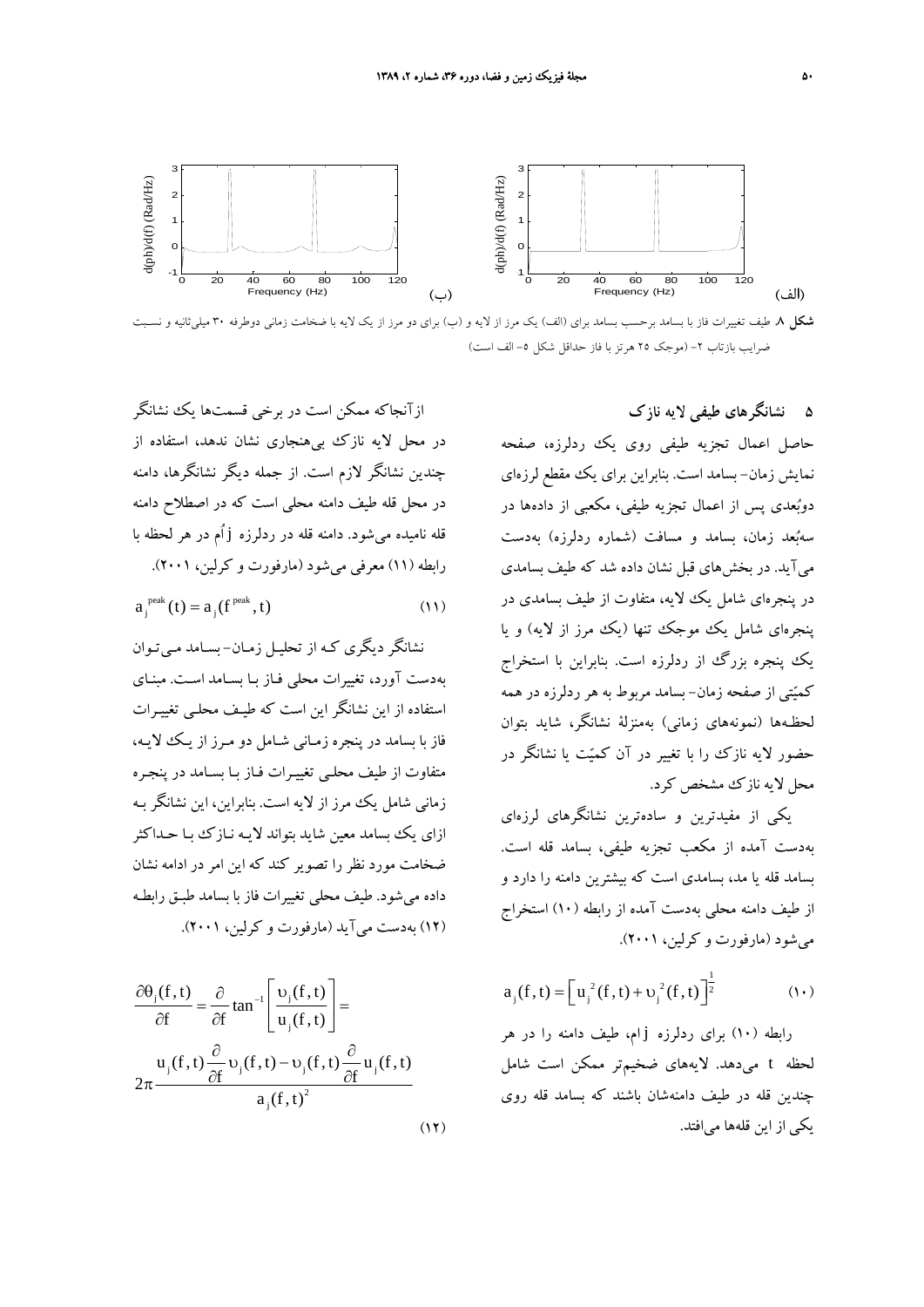**6 مثال مصنوعي** از بحثهاي قبلي چنين نتيجه گرفته شد كه در محلـي كـه نشــانگرهاي طيفــي نســبت بــه ســاير قســمتهــا تفــاوت (بي هنجاري) نشان مي دهند، لايههايي با حداكثر ضـخامتي كه درون پنجره زماني قرار مي گيرند (طول زماني دو طرفه لايه برابر با طول زماني پنجره اسـت )، حضـور دارنـد. مـثلا اگر طول پنجره زماني به انـدازه اي باشـد كـه لايـه هـاي بـا ضخامت حـداكثر 4 λ در محـدوده آن قـرار گيرنـد، در محلهايي كه ضخامت لايهها برابر با 4 λ و كمتر اسـت ، نشانگرهاي طيفي تفاوت با ساير قسمت ها نشان ميدهنـد و در قسمتهايي كه ضخامت لايه بيش از اين مقدار اسـت، تفاوتي در مقدار اين نشانگرها با سـاير قسـمت هـاي مقطـع مشاهده نميشود. براي تعيين طـول پنجـره، از دوام زمـاني غالب موجك منبع استفاده ميشود. ايـن دوام زمـاني يـا بـا استفاده از عكس بسامد غالب و يا بـا مشـاهده دوام زمـاني يك موجك در قسمت مناسبي از مقطع بهدسـت مـيآيــد. براي مثـال، در تشـخيص لايـه هـايي بـا حـداكثر ضـخامت 4 λ ، طـول پنجـره بـه انـدازه دوام زمـاني موجـك منبـع بهعلاوه 2 1 آن تعيين ميشود.

بهمنظور اثبات صحت ايده به كاررفته در تصويرسـازي لايه، بـراي نمونـه، الگـوريتم STFT در يـك مرحلـه روي يك مقطع لرزهاي مصنوعي اعمال شد. در شـكل -9 الـف مقطـع سـاخته شـده بـا موجـك ورودي30 هرتـز(بـا دوام زماني 48 ميليثانيه) با فاز صفر شامل چهار لايه افقي روي يك نيمفضا مشاهده ميشود (فاصـله نمونـهبـرداري زمـاني يك ميليثانيه است). ضخامت زماني دوطرفه لايههاي دوم تـا چهـارم بـه ترتيـب برابـربـا 12 ميلـيثانيـه ( 8 λ( ، 48 ميلي ثانيه ( 2/ ) و ۲۴ ميلي ثانيه ( 4/ ) است. الگـوريتم STFT بـا پنجـــره زمـاني بـه طـول 65 نمونـه زمـاني (64 ميليثانيه) براي تشـخيص لايـههـايي بـا حـداكثر ضـخامت زماني دوطرفه ۱۶ ميلي ثانيه ( 6/( )روي اين مقطع اعمـال شــد. نشــانگرهاي بســامد قلــه و دامنــه قلــه بــه ترتيــب در

شكلهاي -9ب و -9ج نشان داده شدهاند. نشـانگر بسـامد قلــه در محــل لايــه بــا ضــخامت 12 ميلــيثانيــه ( 8 λ( بيهنجاري نشان ميدهد. اما محل لايهاي با ايـن ضـخامت هنوز بهطور دقيق از نظرزماني مشخص نشده است. اين امر ميتواند ناشي از تفكيك بسامدي كم در پنجرههاي زماني كوچك باشد. نشانگر دامنـه قلـه در محـل لايـه اي بـا ايـن ضخامت مقدار 9ر0 را نشان مـي دهـد. بـراي نمـايش بهتـر محل لايه با ضخامت مورد نظر، محاسبه اين دو نشـانگردر بازههـاي كوچـك بسـامدي بـه طـول سـه نمونـه بسـامدي صورت گرفـت. در بـازه بسـامدي 46 تـا 77 هرتـز (نمونـه بسامدي چهارم تا ششم) بهترين نتيجه حاصـل شـد كـه در شكلهاي -9د و -9ه، به ترتيب براي نشانگر بسـامد قلـه و نشـانگر دامنــه قلـه نشــان داده شــده اسـت. بــراي نشــانگر تغييرات محلي فاز با بسامد بهترين نتيجه به ازاي بسـامد 46 هرتز حاصل شد كه در شكل -9و نشـان داده شـده اسـت . ملاحظـه مـيشـود كـه در محـل لايـه بـا ضـخامت زمـاني دوطرفه ۱۲ ميلي ثانيه ( 8/X)، اين نشـانگر مقـدار متفـاوتي را نشان ميدهد. همچنين به ازاي اين برش بسامدي، مقدار تغييرات محلي فاز با بسامد برابر با ٣- روي مرز لايهها قرار گرفته است.

#### **7 مثال واقعي**

بنابر مباحـث قبلـي، شـيوه كـار در تصويرسـازي لايـه هـاي نازك با سه نشانگر بسامد قله، دامنه قلـه و تغييـرات محلـي فاز با بسامد به ازاي يك بسامد مشخص بدين شرح اسـت؛ تجزيه طيفي در چندين مرحله و هر بار با پنجره اي با طـول زماني متفاوت از مرحلـه قبـل صـورت مـي گيـرد (ابتـدا بـا پنجـرههـاي كوچـك و سـپس بـزرگتـر). در هـر مرحلـه لايههاي با حداكثر ضخامتي كه به طور كامل در آن پنجره قـرار گيرنـد (لايـههـايي كـه طـول زمـاني دوطرفـه آنهـا برابـر بــا طــول پنجـــره اســت) بــيهنجــاري مــيدهنــد. بـدينترتيـب مـيتـوان محـدوده ضـخامتي لايـه را در هـر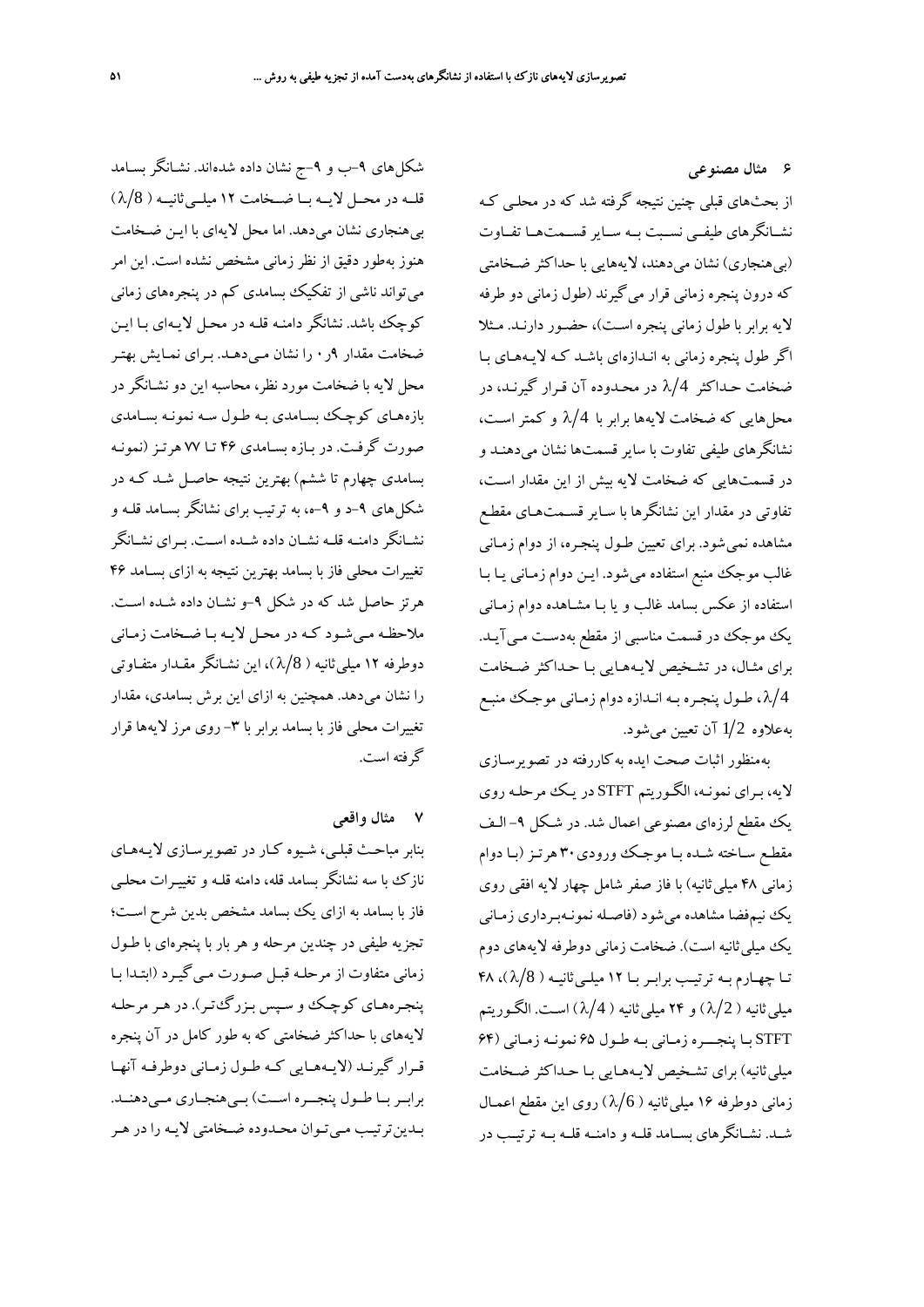ضــخامتي نســبت داده شــده بــه هــر قســمت كوچــكتــر



**شكل .9** (الف) مقطع لرزهاي با موجك 30 هرتز با فاز صفر شامل چهار لايه روي يك نيمفضا. ضخامت زماني دوطرفه لايههاي دوم تا چهارم بهترتيـب برابـر بـا 12 ميليثانيه ( 8 λ( ، 48 ميليثانيه ( 2 λ ( و 24 ميليثانيه ( 4 λ ( است. (ب) نشانگر بسامد قله. در محل تقريبي لايه با ضـخامت 8 λ مقـدار اين نشانگر برابر با 10 هرتز است. (ج) نشانگر دامنه قله. در محل لايه با ضخامت  $\lambda/8$  مقدار اين نشانگر برابر با ۹ر۰ است. (د) نشانگر بسامد قله در بازه بسامدي 46 تا 77 هرتز. محل لايه با ضخامت 8 λ با مقدار 62 هرتز مشخص شده است. (ه) نشانگر دامنه قله در بازه بسامدي 46 تا 77 هرتـز. محل لايه با ضخامت 8 λ با مقدار دامنه برابر با 2ر0 مشخص شده است. (و) نشانگر تغييرات فاز با بسامد به ازاي بسامد 46 هرتـز. ايـن نشـانگر در محل لايه با ضخامت  $\lambda/8$  مقدار متفاوتي نشان مي<هد. همچنين تغييرات فاز با بسامد برابر با ٣- بر روي مرز لايهها قرار دارد.

قســمت بــا مقايســه نتــايج بــا مرحلــه قبــل تعيــين كــرد.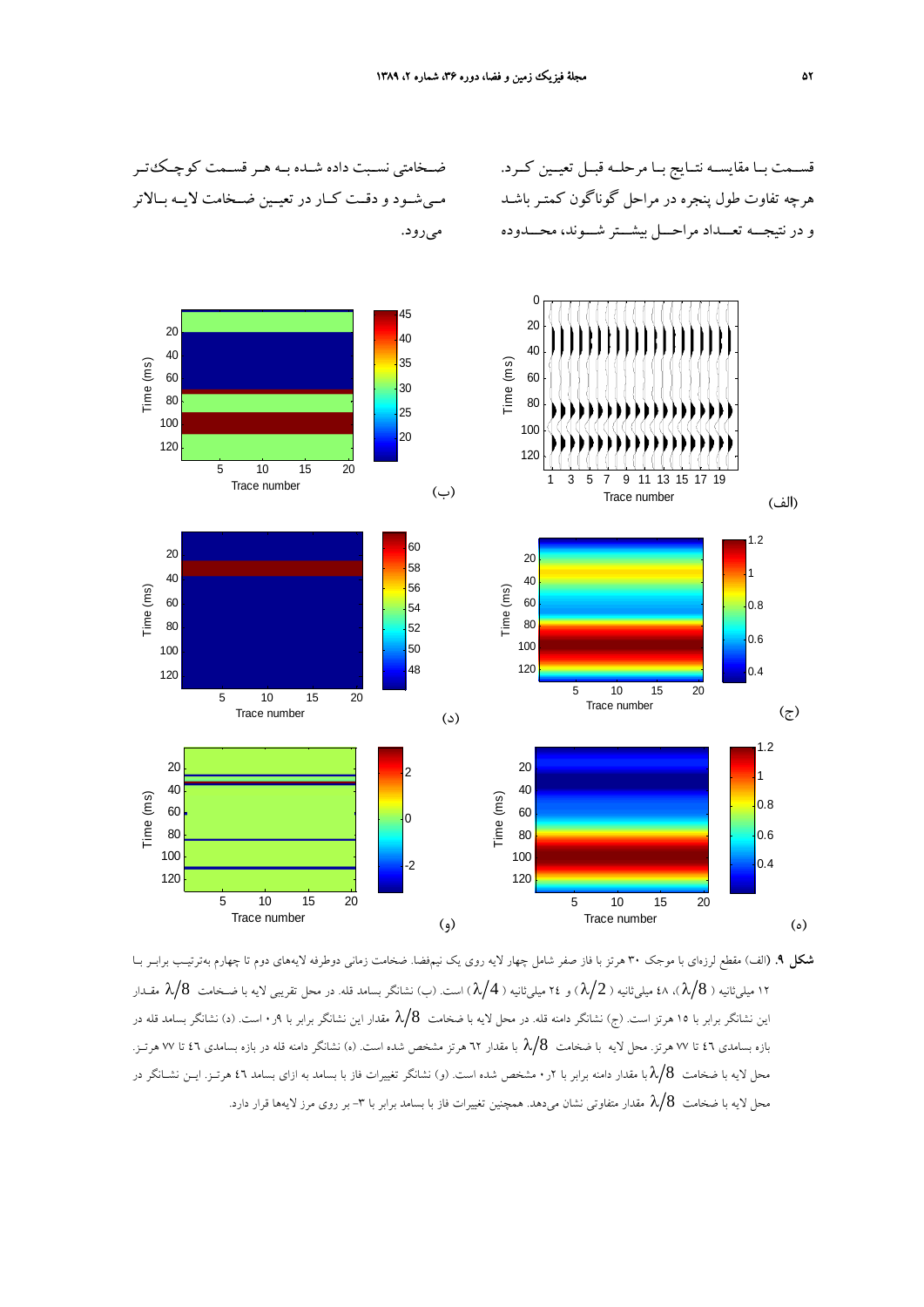در اينجا الگوريتم STFT روي يك سري از داده هـاي واقعي اعمال شد كه قسمتي از يك مقطـع لـ رزهاي (شـكل 10) با موجك منبع با فاز صفر است كـه از روي فـايلي بـه نام sgy.MIG100L از نرمافـزار Winpicks برداشـته شـده اســت. فاصــله نمونــهبــرداري 2 ميلــيثانيــه اســت. بــا ميانگينگيري از بسامد غالب بهدست آمده از طيـف دامنـه مربوط به هر ردلرزه، ميانگين بسامد غالب موجك منبع در اين قسمت از مقطـع حـدود 33 هرتـز محاسـبه شـد و دوام زماني آن از روي محـل مناسـبي در ايـن قسـمت از مقطـع حدود 18 نمونه زماني (034ر0 ثانيه) اندازهگيري شد كه با عكس ميانگين بسامد غالب بهدسـت آمـده مطابقـت دارد . بـراي نمونـه، تشـخيص سـه محـدوده ضـخامتي بـا اعمـال الگوريـتم STFT در دو مرحله بـا دو طـول متفـاوت بـراي پنجره مد نظر قرار گر فته است. ابتدا پنجـرهاي بـا طـول 23 نمونه زمـاني بـراي تشـخيص محـل لايـه هـايي بـا حـداكثر ضخامت در حدود 6 ⁄ا (ضخامت زمانی دوطرفه ۱۰٫۰۱۰ ثانيه) انتخاب شد. در شكلهاي11 و 12 نشانگرهاي بسامد قله و دامنه قله نشان داده شـدهانـد. همـانگونـه كـه انتظـار مـيرفـت، در محـل لايـههـاي نـازك نشـانگر بسـامد قلـه متفاوت از مقدار بسامد غالب مقطع است (با توجه به طـول كم پنجره و تفكيك كم بسـامدي، در محـلهـايي غيـر از لايــه نــازك، بســامد غالــب حــدود 45 هرتـــز ملاحظـــه مــيشــود). نشــانگر دامنــه قلــه نيــزدر محــل لايــه نــازك بيهنجاري كمدامنهاي را نشان ميدهـد. بـا وجـود مقـادير متفاوت اين نشانگرها متناسب بـا ضـخامت هـاي متفـاوت، بررسي اين مقاطع شايد مشكل به نظـر برسـد . همچنـين بـه دليل تفكيك بسامدي كم، محل دقيق لايههاي با حـداكثر اين ضخامت مشخص نيست. بنابراين براي تشخيص آسـان و صحيحتر، گرفتن بيشينههاي طيفي از طيف دامنـه محلـي در بازههاي كوچك بسامدي به طـول سـه نمونـه بسـامدي صورت گرفت. بـدين ترتيـب بـا آزمـون و خطـا، در بـازه بسامدي 65 تا 109 هرتز (نمونه بسامدي چهارم تـا ششـم)،

از نظر تطابق بهتر بيهنجـاريهـاي مشـاهده شـده بـا محـل لايههاي نازك، بهترين نتيجه حاصل شد. در شكلهاي 13 و 14 به ترتيب نشانگرهاي بسامد قلـه و دامنـه قلـه در بـازه بسامدي كوچك از طيف دامنه نشان داده شد هاند. نشـانگر بسامد قله در محلهايي با بيشترين مقدار و نشانگر دامنه قله در محـلهـايي بـا كمتـرين مقـدار نسـبت بـه زمينـه، محـل لايههاي نازك با حداكثر ضخامت 6/لا (ضخامت زماني  $\ell/6$ دوطرفه 010ر0 ثانيه) را مشخــص ميكننـد. بـراي نشـانگر تغييـرات محلـي فـاز بـا بسـامد، بـه ازاي بسـامد 65 هرتـز، بهترين نتيجه حاصل شد كه در شـكل 15 نشـان داده شـده است. همچنين مقدار تغييرات محلي فاز بـا بسـامد برابـر بـا ،-2 به ازاي اين بسامد در محل بازتابها از مرز لايهها (قله موجكها) قرار دارد. در اين نشانگر محل لايه هاي نـازك با حداكثر ضخامت 6 λ) ضخامت زماني دوطرفه 010ر0 ثانيه) با رنـگهـاي زرد روشـن و سـرخ پررنـگ مشـخص شده است.

در مرحله ديگـر، بـراي تشـخيص محـل لايـه هـايي بـا حداكثر ضخامت زماني دوطرفه 018ر0 ثانيه يـا در حـدود 4 λ الگوريتم STFT با پنجرهاي به طول 27 نمونه زماني روي مقطـــع شـــكل 10 اعمـــال شـــد. نتيجـــه اســـتخراج نشانگرهای بسامد قله و دامنه قله در بازه بسامدی ۵۶ تــا ۹۳ هرتــز(نمونــه بســامدي چهــارم تــا ششــم) بــه ترتيــب در شكلهاي 16 و 17 نشـان مـيدهـد در محـل هـاي بيشـتري بـراي هـردو نشـانگربـيهنجـاري مشـاهده مـيشـود. در محـلهـايي كـه نشـانگرهاي طيفـي بـهدسـت آمـده در دو مرحله اعمال الگوريتم با طـول هـاي متفـاوت بـراي پنجـره اختلاف دارند (در مرحله اول بيهنجاري مشاهده نشـده و در مرحله دوم مشاهده مي شود)، ضـخامت لايـه بـين 6 λ و 4 λ اســت. مــثلا بــا مقايســه دو شــكل 13 و ،16 در محدودهاي بين ردلرزههاي شماره 20 تا 30 و نمونه زمـاني شماره ۵۷، لايهاي با اين محدوده ضخامت وجود دارد. در اين مرحله براي نشانگر تغييـرات محلـي فـاز بـا بسـامد، بـه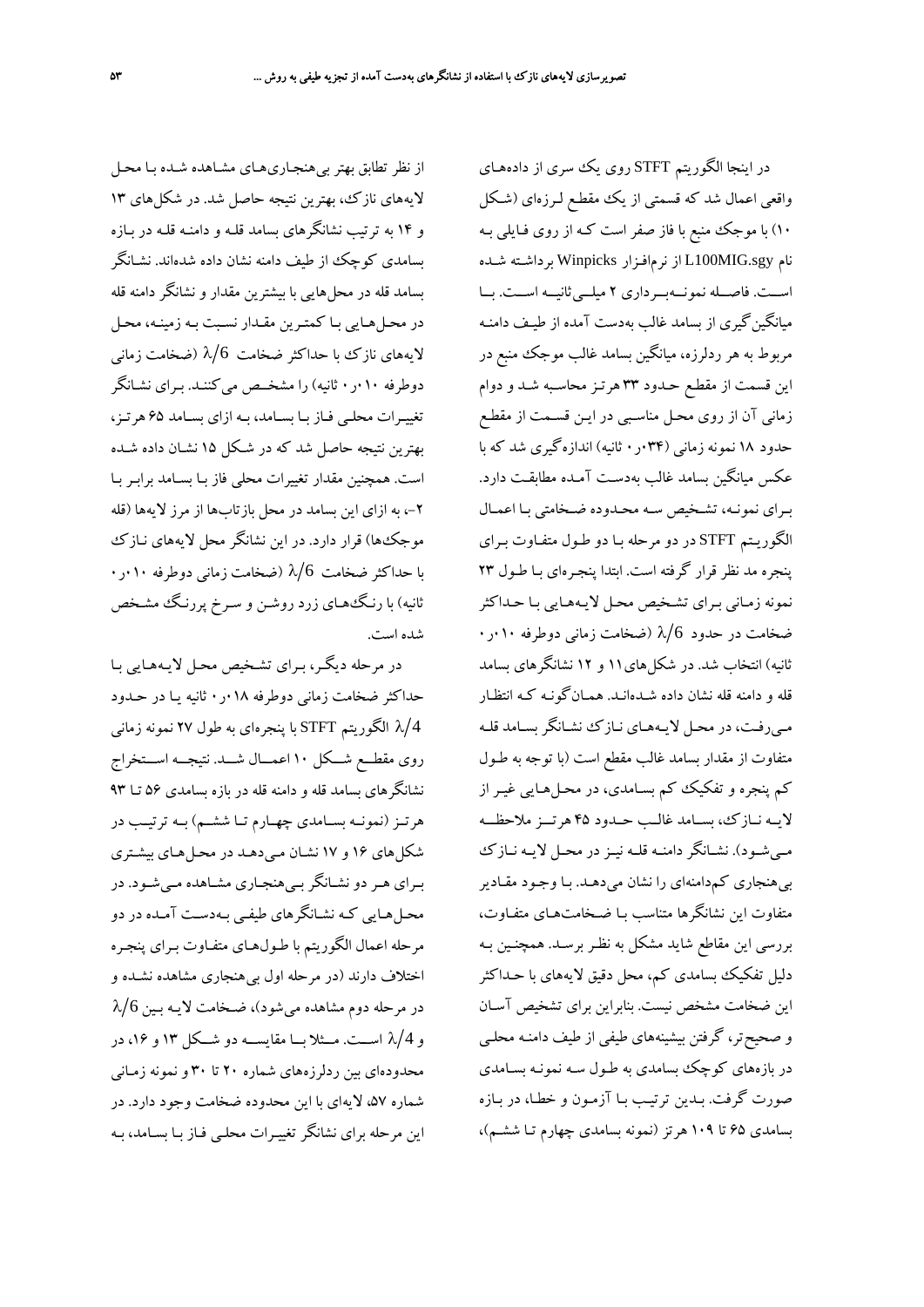ثانيه) با رنگهاي زرد روشن و نـارنجي پررنـگ تـا سـرخ مشخص اسـت. در محـلهـايي كـه نشـانگرهاي طيفـي در مرحله دوم بيهنجاري نميدهنـد، لايـههـايي بـا ضـخامت بيش از 4 λ وجود دارند. مانند محدوده بين ردلـرزههـاي شماره 10 تا 55 در نمونه زماني حدود .88

ازاي بسامد 56 هرتز بهترين نتيجه حاصل شد كه در شـكل 18 نشان داده شده است . در اين شكل نيـز مقـدار تغييـرات محلي فاز با بسامد برابر با ٢-، تقريبا در محل بازتـابهـا از مرز لايهها قـرار دارد. همچنـين محـل لايـه هـاي نـازك بـا حداكثر ضخامت 4 λ) ضخامت زمـاني دو طرفـه 0/018



**شكل .10** قسمتي از يك مقطع لرزهاي واقعي با فاز صفر برداشته شده از نرمافزار Winpicks شامل لايههاي نازك (فاصله نمونهبرداري 2 ميليثانيه است).



**شكل.11** نشانگر بسامد قله مربوط به مقطع نشان داده شده در شكل10 با استفاده از پنجرهاي با طول 23 نمونه زماني. در محل لايههاي نازك كه محدوده آنهـا بـا بيضي سفيدرنگ نشان داده شده است، بسامد قله متفاوت از مقدار بسامد غالب مقطع است (با توجه بـه طـول كـم پنجـره و تفكيـك كـم بسـامدي، در محلهايي غير از لايه نازك فركانس غالب حدود ٤٥ هرتز ملاحظه ميشود) اما محل لايههايي با حـداكثر ضـخامت 6  $\lambda/6$  (ضـخامت زمـاني دوطرفـه 010ر0 ثانيه) هنوز كاملا واضح نيستند.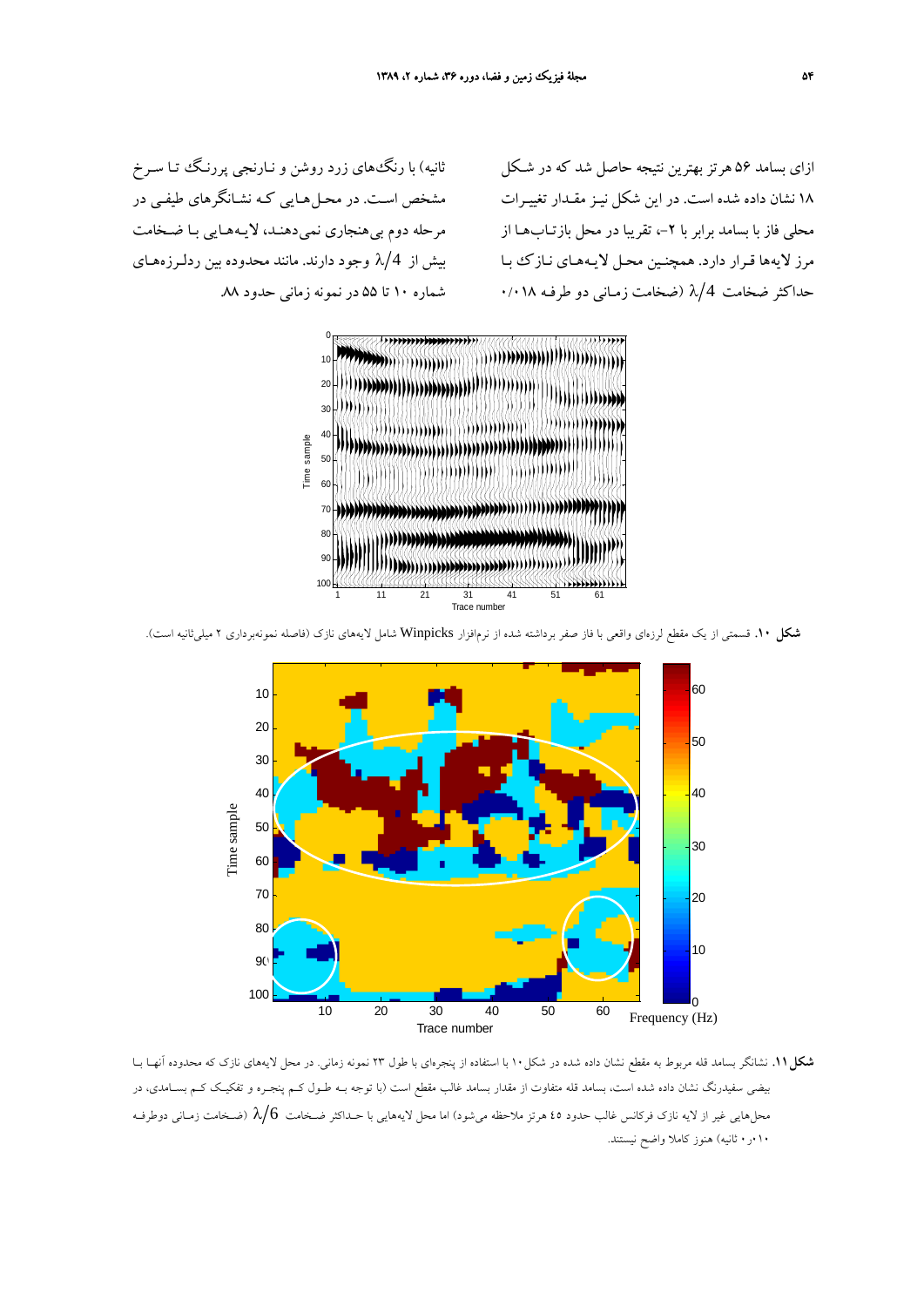

**شكل .12** نشانگر دامنه قله مربوط به مقطع نشان داده شده در شكل 10 با استفاده از پنجرهاي با طول 23 نمونه زماني. در محل لايههاي نازك كه محدوده آنها با بيضي سفيد نشان داده شده است اين نشانگر بي&نجاري كمدامنهاي را نشان ميدهد. اما هنوز محل لايههاي نازك با حداكثر ضخامت  $\delta/6$  (ضخامت زماني دو طرفه 010ر0 ثانيه) به طور كامل مشخص نيست.



**شكل .13** نشانگر بسامد قله بهدست آمده با پنجرهاي با طول 23 نمونه زماني مربوط به مقطع نشان داده شده در شكل 10 در بازه بسامدي 65 تـا 109 هرتـز. در محلهايي كه اين نشانگر بيشترين مقدار را نشان ميدهد، لايههاي نازك با حداكثر ضخامت  $\lambda/6$  (ضخامت زماني دو طرفه ١٠٠ر۰ ثانيه) وجود دارند.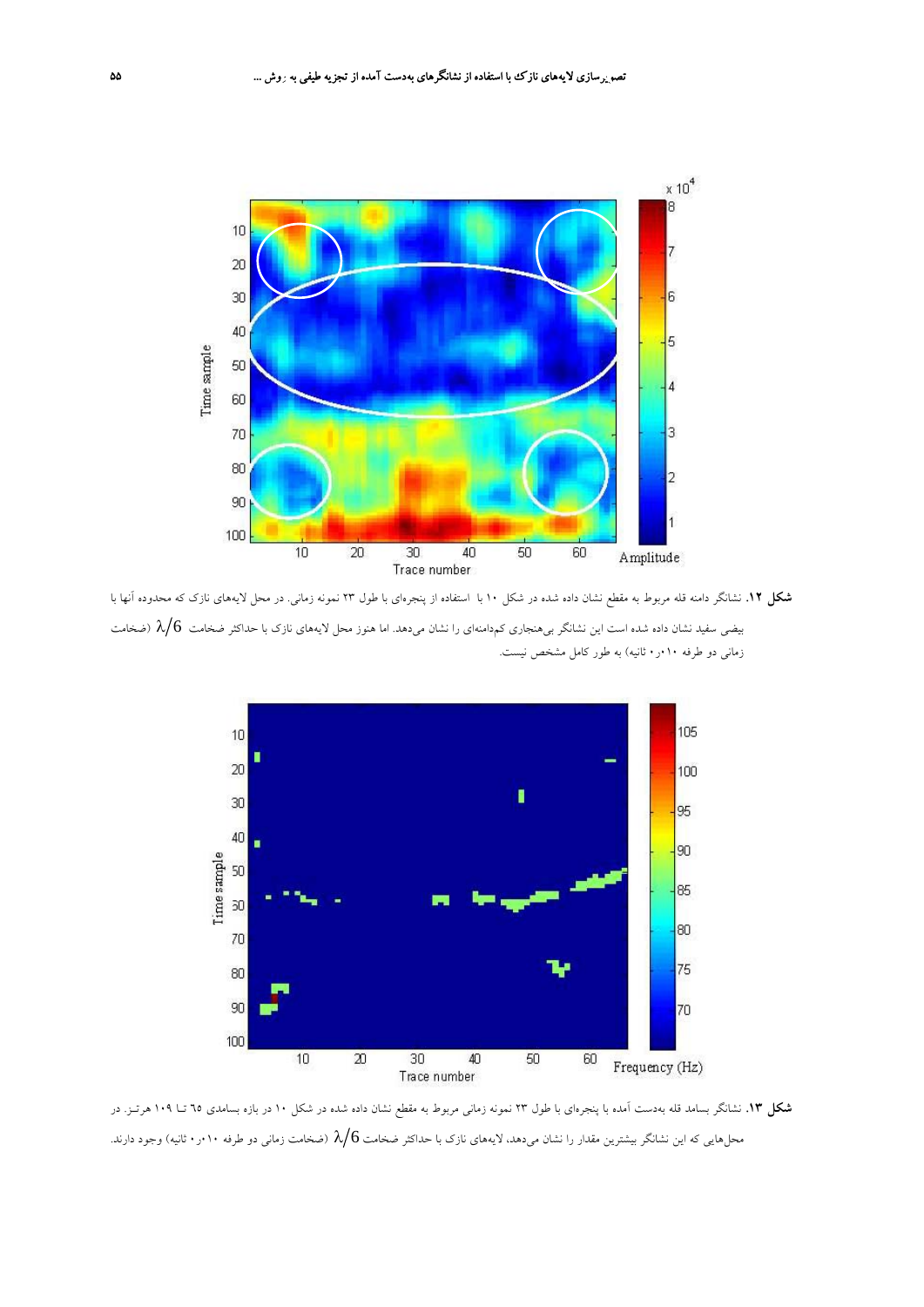

**شكل .14** نشانگر دامنه قله بهدست آمده با پنجرهاي با طول 23 نمونه زماني مربوط به مقطع نشان داده شده در شكل 10 در بازه بسامدي 65 تـا 109 هرتـز. ايـن نشانگر در محلهايي با كمترين مقدار نسبت به زمينه كه با بيضي سفيدرنگ نشان داده شدهانـد، محـل لايـههـاي نــازك بـا حـداكثر ضـخامت 6  $\lambda/6$ (ضخامت زماني دوطرفه 010ر0 ثانيه) را مشخص ميكند.



**شكل .15** نشانگر تغييرات محلي فاز با بسامد بهدست آمده با پنجرهاي با طول 23 نمونه زماني مربوط به مقطع نشان داده شـده در شـكل 10 بـه ازاي بسـامد 65 هرتز. مقدار تغييرات محلي فاز با بسامد برابر با ۲- در محل بازتابها از مرز لايه ها (قله موجكها) قرار دارنـد. همچنـين محـل لايـههـاي نــازك بــا حداکثر ضخامت 6 ⁄A (ضخامت زمانی دوطرفه ۰٫۰۱۰ ثانیه) با رنگهای زرد روشن و سرخ پررنگ مشخص شده است.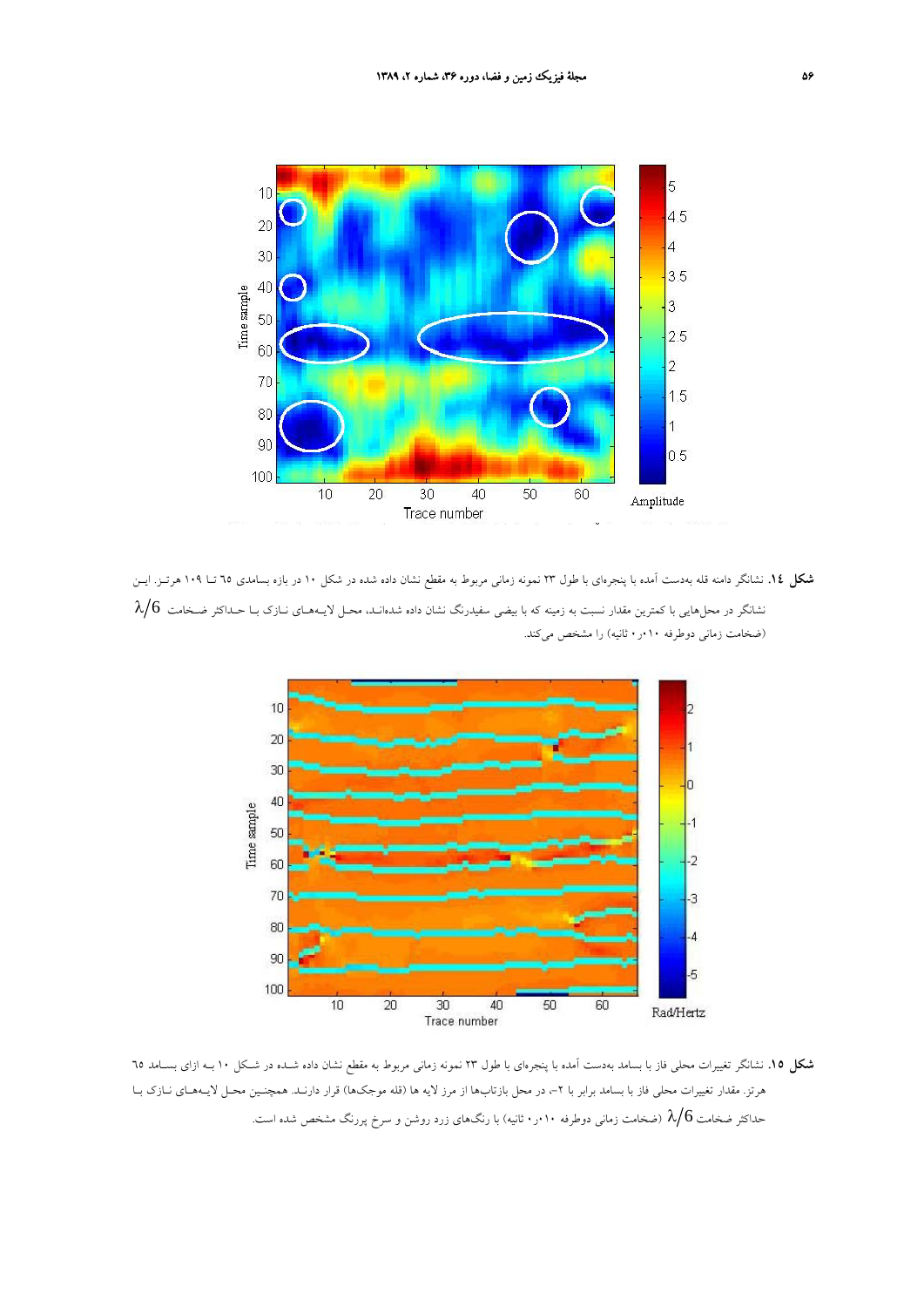

**شكل .16** نشانگر بسامد قله بهدست آمده با پنجرهاي با طول 27 نمونه زماني مربوط به مقطع نشان داده شده در شكل 10 در بازه بسـامدي 56 تـا 93 هرتـز. در محلهايي كه اين نشانگر بيشترين مقدار را نشان ميدهد، لايههاي نازك با حداكثر ضخامت  $\lambda/4$  (ضخامت زماني دوطرفه ١٨٠ر٠ ثانيه) وجود دارند. قسمتهايي كه با بيضي سفيدرنگ نشان داده شدهاند بهنظر مي $_{\rm c}$ سد كه محل حضور لايههايي با ضخامت بين 6  $\lambda/6$  تا  $\lambda/4$  باشند.



**شكل .17** نشانگر دامنه قله بدست آمده با پنجره به طول 27 نمونه زماني مربوط به مقطع نشان داده شده در شـكل 10 در بـازه فركانسـي 56 تـا 93 هرتـز. ايـن نشانگر در محلهايي با كمترين مقدار نسبت به زمينه كه با بيضي سفيد رنگ مشخص شده انـد، محـل لايـههـاي نـازك بـا حـداكثر ضـخامت 4 λ (ضخامت زماني دو طرفه 0/018 ثانيه) را مشخص ميكند.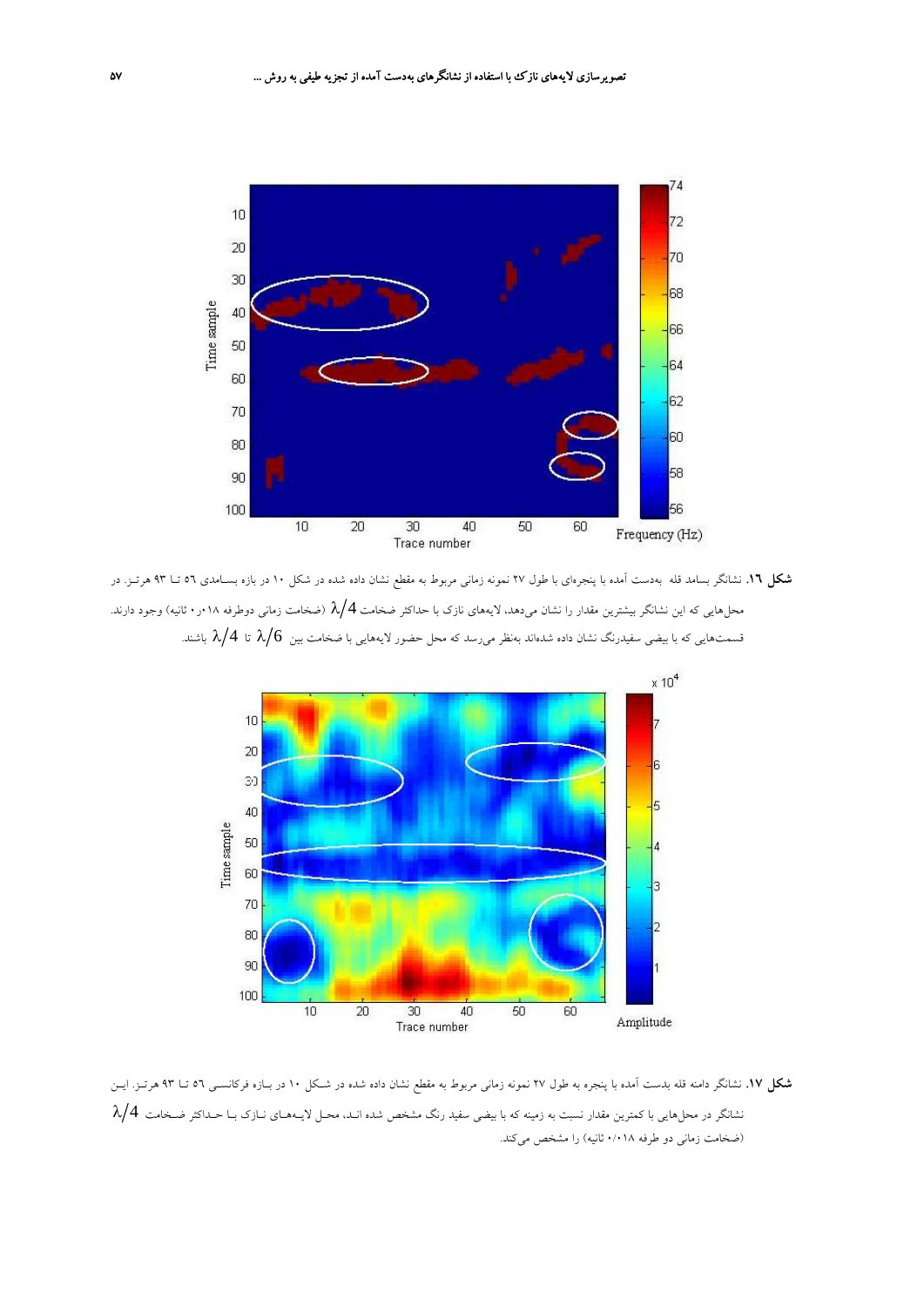

**شكل .18** نشانگر تغييرات محلي فاز با بسامد بهدست آمده با پنجرهاي با طول 27 نمونه زماني مربوط به مقطع نشان داده شـده در شـكل 10 بـه ازاي بسـامد 56 هرتز. مقدار تغييرات محلي فاز با بسامد برابر با ٢-، تقريبا در محل بازتابها از مرز لايهها قرار دارد. همچنين محل لايههاي نازك با حـداكثر ضـخامت خامت زماني دوطرفه ۱۸ $\cdot$ ۰ ثانيه) با رنگ $\epsilon$ هاي زرد روشن و نارنجي پررنگ تا سرخ مشخص شدهاند.  $\lambda/4$ 

**8 نتيجهگيري**

با استفاده از تجزيه طيفي به روش تبديل فوريه زمان كوتاه و نشانگرهاي طيفي بهدست آمده از آن در تصويرسازي لايههاي نازك، نتايج زير حاصل شد:

-1 با هماميخت موجك لرزهاي در پاسخ ضربه مرزهاي بالا و پايين يك لايه كه ايجاد بازتاب از يك لايه را ميكند، ديگر رابطه چندان دقيقي بين ضخامت زماني لايه و دوره تناوب قلهها و شكافها در طيف بسامدي و نيز روابط دقيقي بين بسامد در محل قلهها و شكافهاي طيفي با ضخامت زماني دو طرفه لايه وجود ندارند. بنابراين خاصيت يا ايده اصلي به كار رفته در تصويركردن لايـههاي نازك با استفاده از نشانگرهاي طيفي، تنها تفاوت طيف بسامدي (طيف دامنه و طيف تغييرات فاز با بسامد) دو مرز از يك لايـه نسبت به طـيف بسامدي يك واقعه (يك مـرز از لايه) است.

-2 در برخي ضخامتها، يك نشانگر خاص در محل لايه

نازك بيهنجاري (مقدار متفاوت) نشان نميدهد و يا به دليل تفكيك بسامدي كم، تفاوت مشخص ميشود. بنابراين استفاده همزمان از چندين نشانگر لازم است. -3 با محاسبه بسامد قله و دامنه قله در بازههاي بسامدي كوچك از طيف دامنه محلي بهدست آمده در يك پنجره زماني، تاثير عواملي همچون تفكيك بسامدي كم در نمايش طيف دامنه محلي در پنجرههاي كوچك و در نتيجه حضور بيهنجاريهاي ناخواسته كمرنگتر ميشود. همچنين اثر تغيير ضخامت روي مقدار نشانگرهاي طيفي كه تشخيص و تفكيك را مشكل ميكند، تا حدودي برطرف و اين باعث ميشود كه در بازههاي بسامدي خاص تعيين شده با آزمون و خطا، لايههاي نازك بهتر تصوير شوند.

-4 در زمينه محدوديتهاي اين روش ميتوان گفت كه از آنجاكه با كاهش طول پنجره، از قـدرت تفكيك بسامدي كاسته ميشود، امكان اينكه لايههاي بسيار نازك تصوير